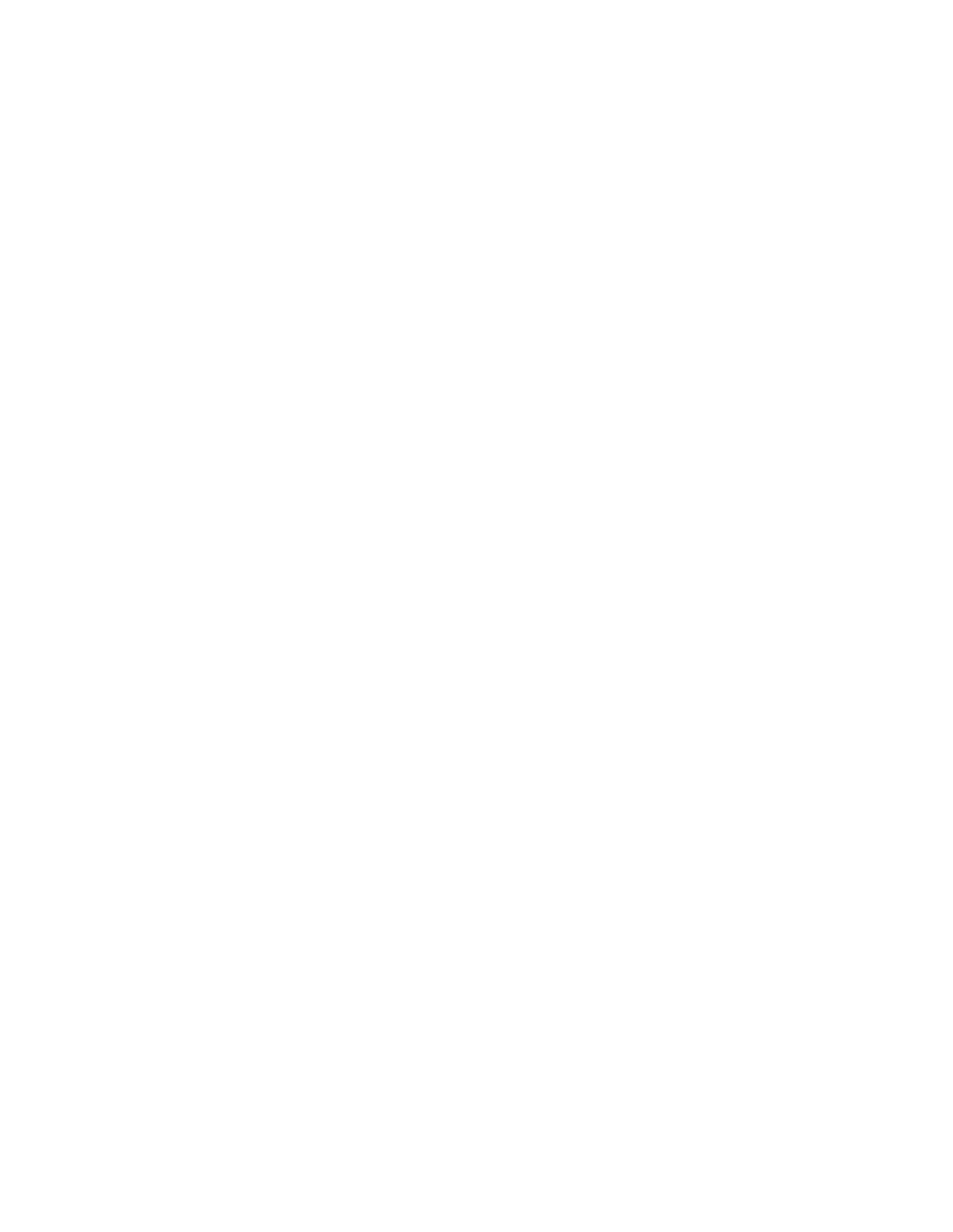# **Contents**

| Strategy 2.1: Provide easy access to and promote use of planning documents, processes and resources.8    |  |
|----------------------------------------------------------------------------------------------------------|--|
|                                                                                                          |  |
|                                                                                                          |  |
|                                                                                                          |  |
|                                                                                                          |  |
|                                                                                                          |  |
| Strategy 3.3 Support energy efficiency efforts in individual homes and businesses.  11                   |  |
|                                                                                                          |  |
|                                                                                                          |  |
|                                                                                                          |  |
| Strategy 4.3 Provide access to employment options (both physically and in opportunity) for all community |  |
|                                                                                                          |  |
|                                                                                                          |  |
|                                                                                                          |  |
|                                                                                                          |  |
|                                                                                                          |  |
|                                                                                                          |  |
|                                                                                                          |  |
|                                                                                                          |  |
|                                                                                                          |  |
|                                                                                                          |  |
|                                                                                                          |  |
|                                                                                                          |  |
|                                                                                                          |  |
|                                                                                                          |  |
|                                                                                                          |  |
|                                                                                                          |  |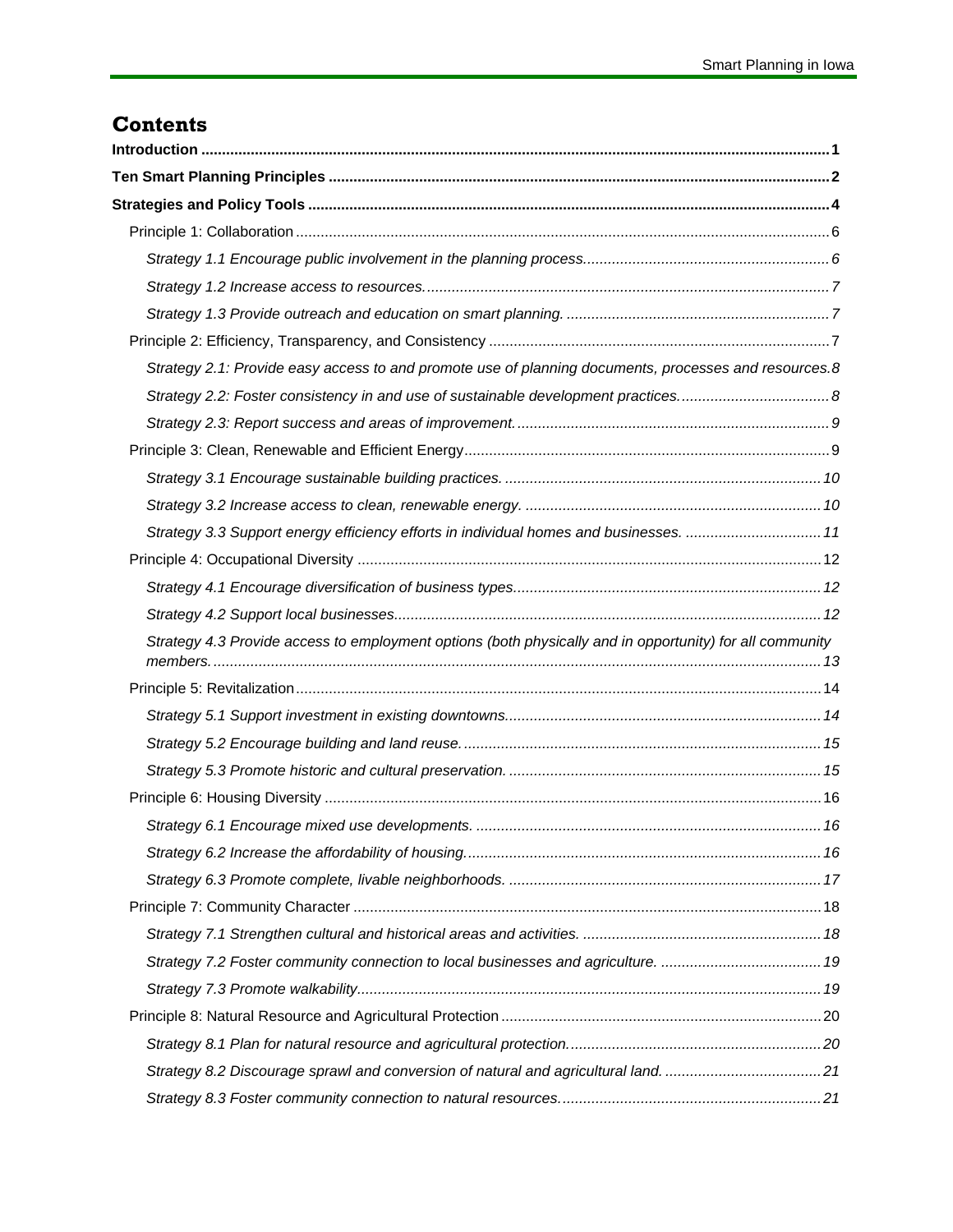| Strategy 9.2 Observe Smart Planning Principles in public development projects. 22 |  |
|-----------------------------------------------------------------------------------|--|
|                                                                                   |  |
|                                                                                   |  |
|                                                                                   |  |
|                                                                                   |  |
|                                                                                   |  |
|                                                                                   |  |
|                                                                                   |  |
|                                                                                   |  |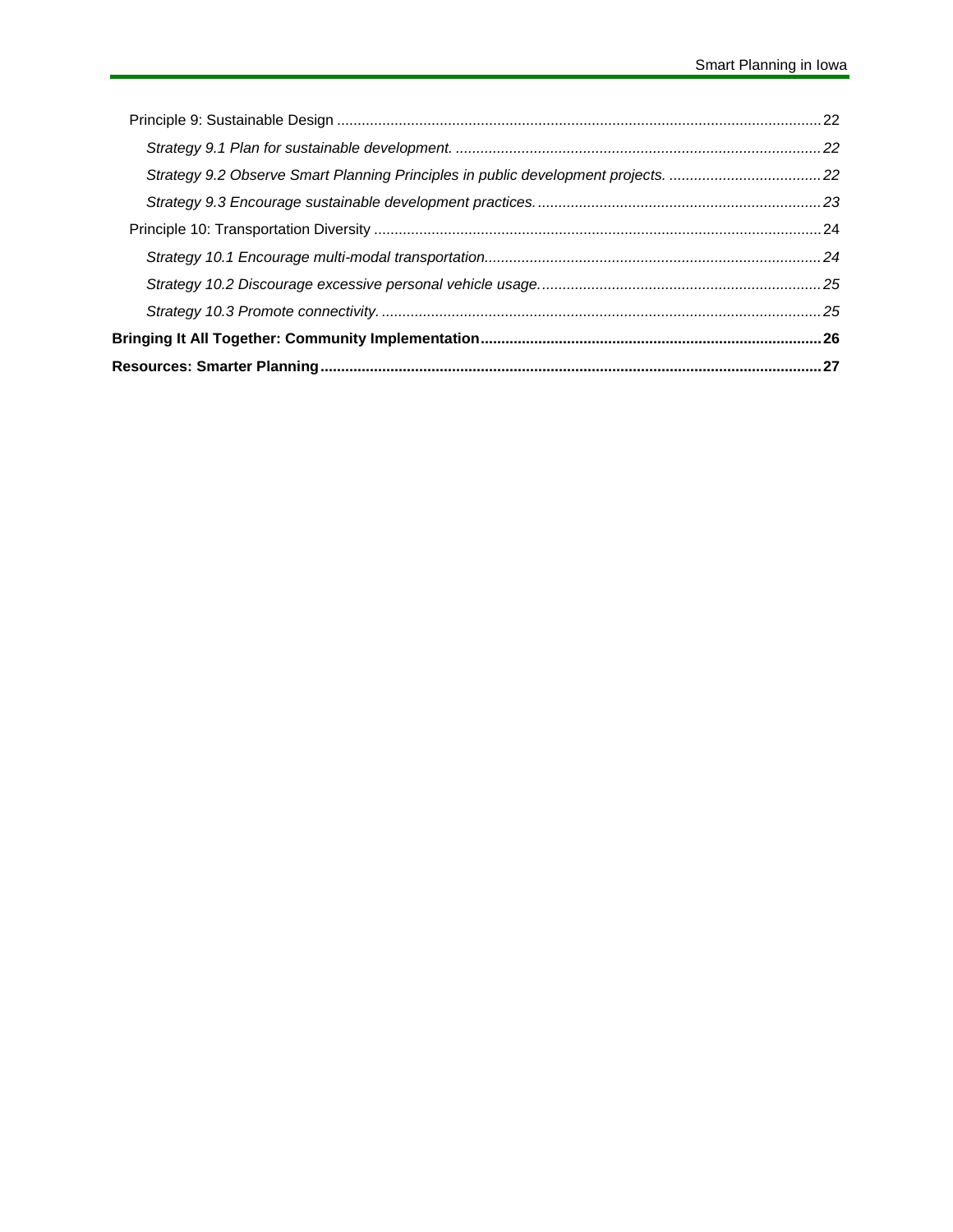# <span id="page-4-0"></span>**Introduction**

Communities in Iowa are continuously changing size, shape and composition. With these changes, both rural towns and urban centers often struggle to maintain a balance between economic, environmental and social sustainability. Planning for such changes allows communities to make smarter decisions about their future.

Smart planning encompasses more than just land use decisions. Land use policies vary based on the needs of the community, but the principles behind the development and implementation of those policies are common. Cooperation and community involvement are key components to creating a unified vision that creates and maintains a high quality of life. Collaboration, consistency, and a desire to create a livable and resilient community help shape individual land use plans and goals.

This guide was created to aid communities in the process of smart planning and is organized around the ten Smart Planning Principles signed into Iowa law in 2010. A general description of the concept, strategies for encouraging use, policy tools for implementation, and a current Iowa example are presented for each Principle. In addition, a brief list of resources is provided to help local governments, community organizations and citizen planners find information and ideas on community involvement and incorporation of smart planning concepts in every day decisions.



**City of Dubuque Downtown Trolley.** Source: City of Dubuque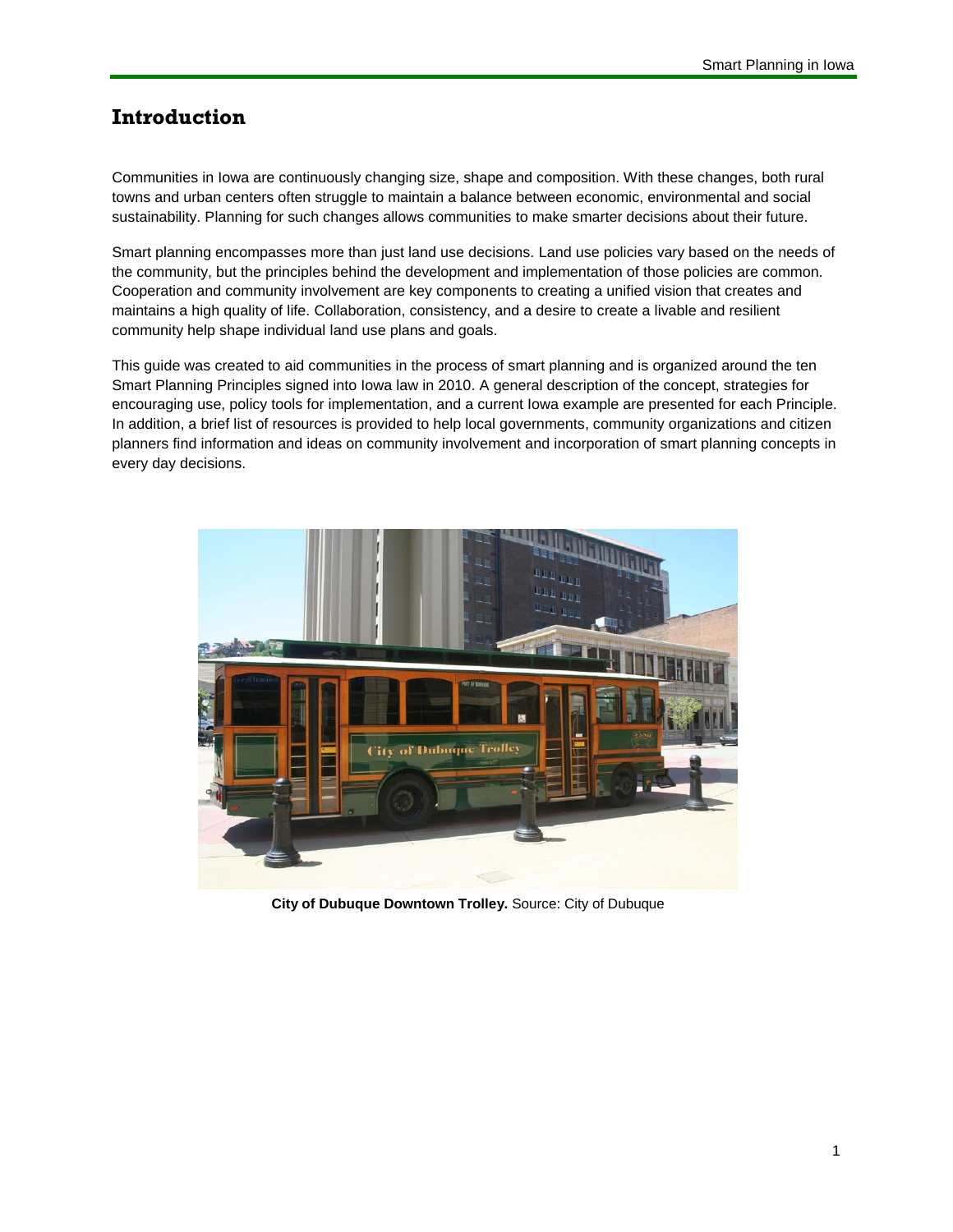# <span id="page-5-0"></span>**Ten Smart Planning Principles**

The Iowa Smart Planning Principles were signed into law on April 26, 2010, as one of the three primary components of the Iowa Smart Planning Act contained in State Code Chapter 18B; Land Use- Smart Planning. These Principles must be considered and may be applied when local governments and state agencies deliberate all appropriate planning, zoning, development and resource management decisions. Application of these Principles is intended to produce greater economic opportunity, enhance environmental integrity, improve public health outcomes, and safeguard Iowa's exceptional quality of life. Successful integration of the Principles also addresses the need for fair and equitable decision-making regarding the growth of communities, and can produce cost savings regarding the provision of public services.

## **1. Collaboration**

*Governmental, community and individual stakeholders, including those outside the jurisdiction of the entity, are encouraged to be involved and provide comment during deliberation of planning, zoning, development, and resource management decisions and during implementation of such decisions. The state agency, local government, or other public entity is encouraged to develop and implement a strategy to facilitate such participation.*

#### **2. Efficiency, Transparency and Consistency**

*Planning, zoning, development and resource management should be undertaken to provide efficient, transparent, and consistent outcomes. Individuals, communities, regions and governmental entities should share responsibility to promote the equitable distribution of development benefits and costs.*

#### **3. Clean, Renewable and Efficient Energy**

*Planning, zoning, development and resource management should be undertaken to promote clean and renewable energy use and increased energy efficiency.*

## **4. Occupational Diversity**

Planning, zoning, development and resource management should promote increased diversity of *employment and business opportunities, promote access to education and training, expand entrepreneurial opportunities and promote the establishment of businesses in locations near existing housing, infrastructure and transportation.*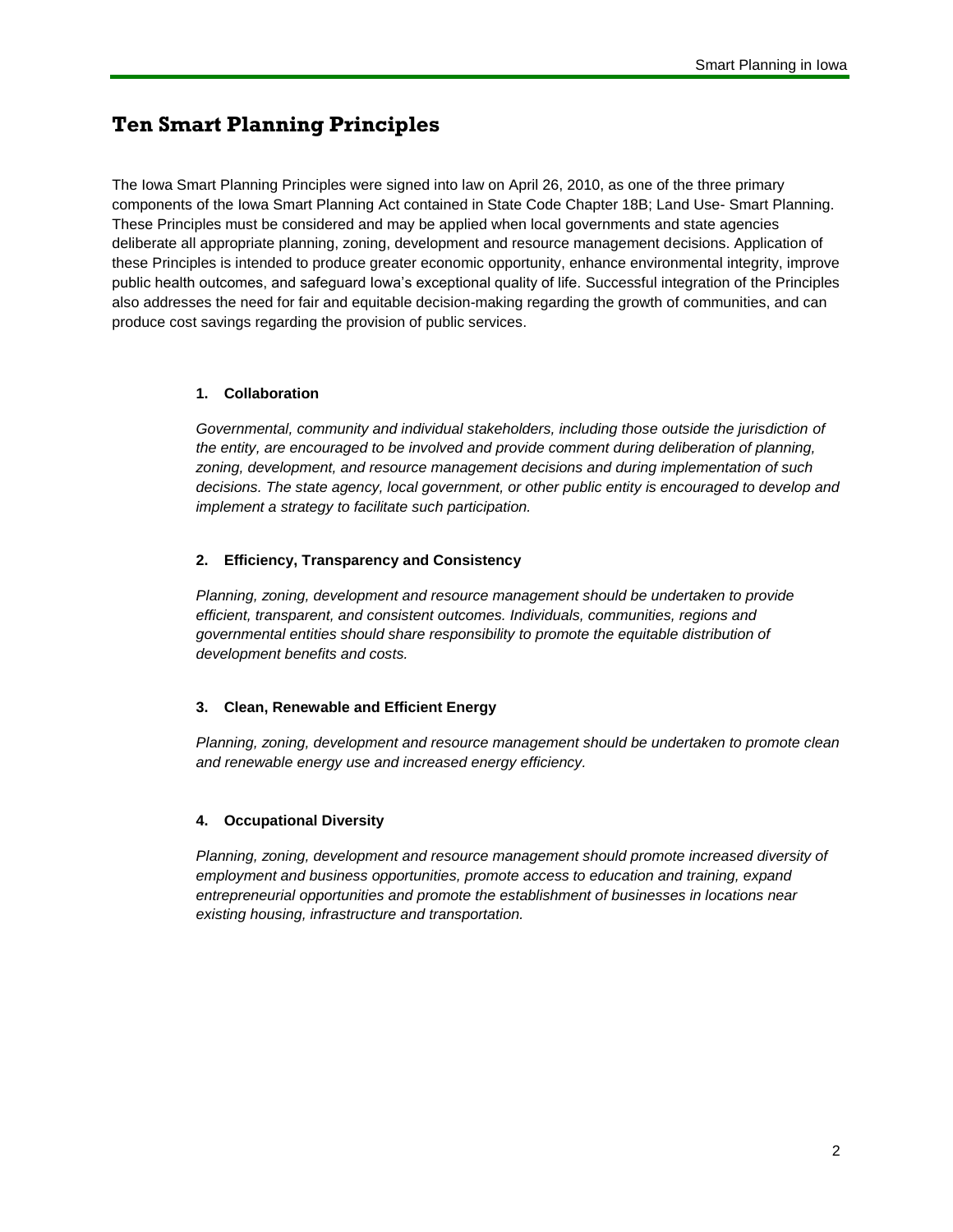#### **5. Revitalization**

*Planning, zoning, development and resource management should facilitate the revitalization of established town centers and neighborhoods by promoting development that conserves land, protects historic resources, promotes pedestrian accessibility and integrates different uses of property. Remediation and reuse of existing sites, structures and infrastructure is preferred over new construction in undeveloped areas.*

## **6. Housing Diversity**

*Planning, zoning, development and resource management should encourage diversity in the types of available housing, support the rehabilitation of existing housing and promote the location of housing near public transportation and employment centers.*

## **7. Community Character**

*Planning, zoning, development and resource management should promote activities and development that are consistent with the character and architectural style of the community and should respond to local values regarding the physical character of the community.*

## **8. Natural Resources and Agricultural Protection**

*Planning, zoning, development and resource management should emphasize protection, preservation and restoration of natural resources, agricultural land and cultural and historic landscapes, and should increase the availability of open spaces and recreational facilities.*

## **9. Sustainable Design**

*Planning, zoning, development and resource management should promote developments, buildings and infrastructure that utilize sustainable design and construction standards and conserve natural resources by reducing waste and pollution through efficient use of land, energy, water, air and materials.*

## **10. Transportation Diversity**

*Planning, zoning, development and resource management should promote expanded transportation options for residents of the community. Consideration should be given to transportation options that maximize mobility, reduce congestion, conserve fuel, and improve air quality.*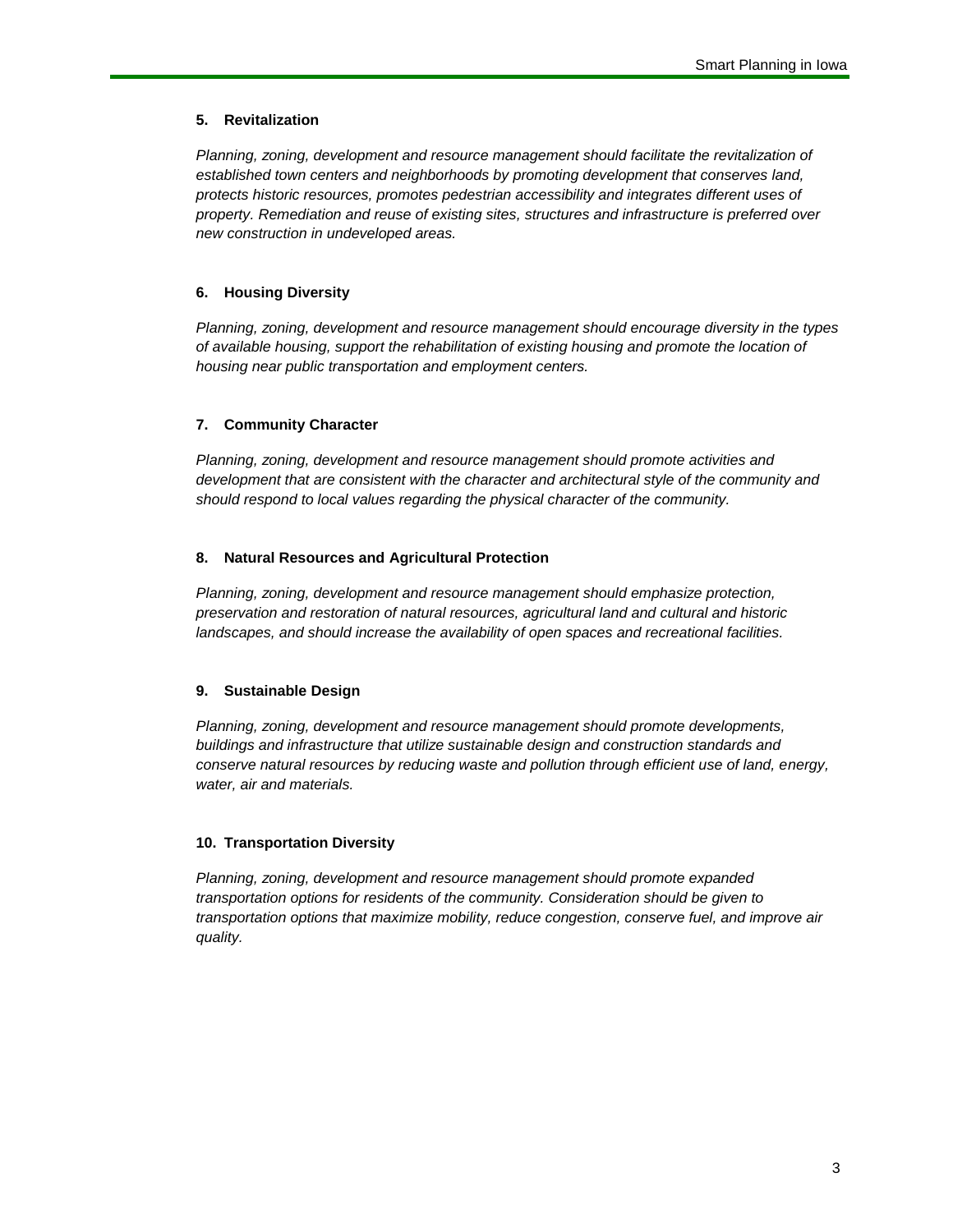4

# <span id="page-7-0"></span>**Strategies and Policy Tools**

Smart planning aims to realize a community's vision for its future in a way that produces economic, environmental, and social sustainability. The ten overarching Principles are intended to act as a framework, giving communities guidance on the general concepts of smart planning. In the following sections, strategies and policy tools are presented to provide concrete examples on how to implement each Principle. The strategies encourage considering application of the Principles in many different components of the planning and development process.

The strategies and tools presented here are not exhaustive. Communities are encouraged to research other methods, develop their own processes, and share their best practices. Many examples are provided throughout that detail how Iowa communities have already implemented these basic strategies. From large urban city to small rural town, it is important that each Iowa community consider how best to apply these Principles to its unique circumstances.

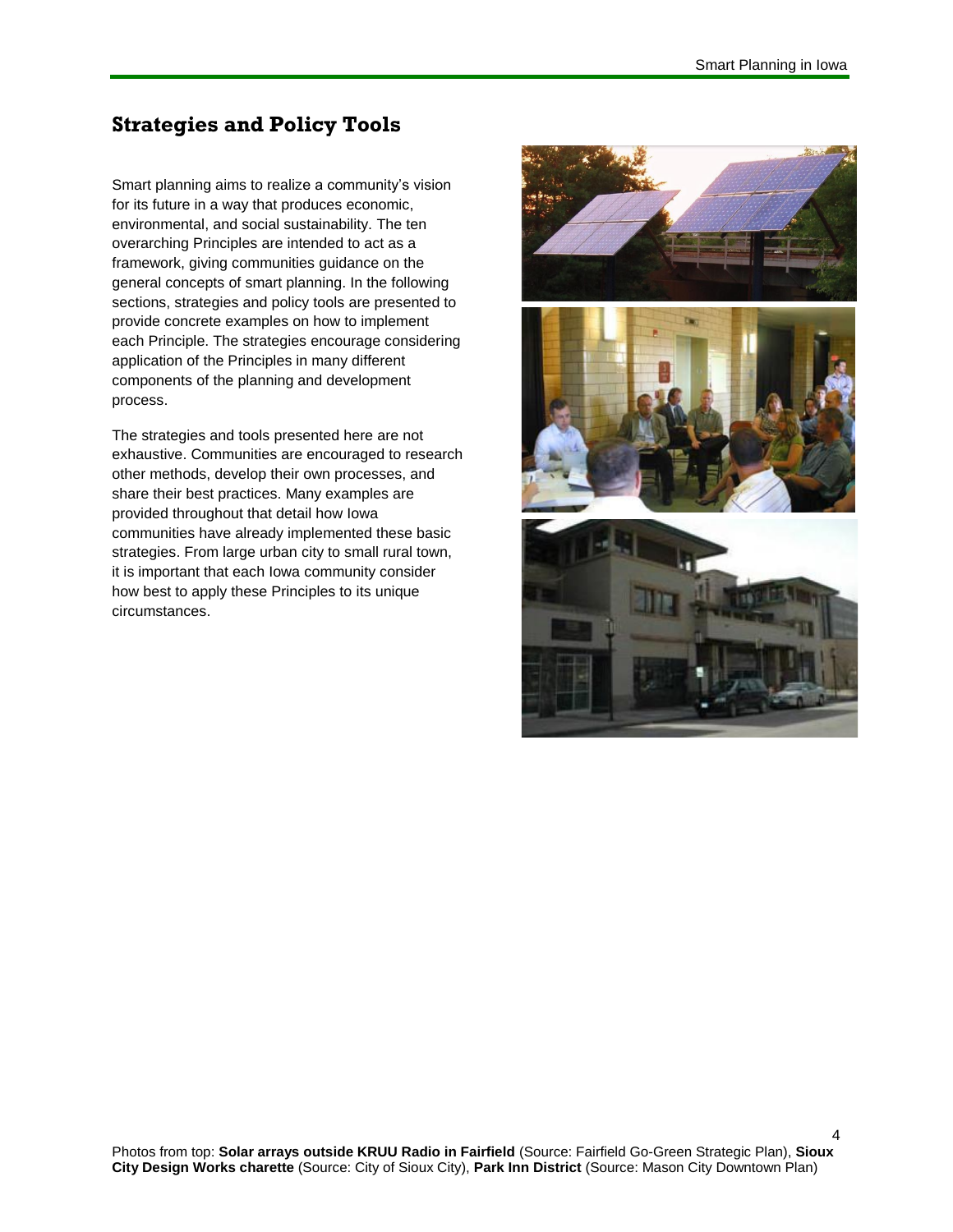| Principle                                                       | <b>Strategies</b>                                                                                             |                                                                                         |                                                                                                                             |
|-----------------------------------------------------------------|---------------------------------------------------------------------------------------------------------------|-----------------------------------------------------------------------------------------|-----------------------------------------------------------------------------------------------------------------------------|
| Principle 1: Collaboration                                      | Strategy 1.1: Encourage public<br>involvement in the planning<br>process.                                     | Strategy 1.2: Increase access to<br>resources.                                          | Strategy 1.3: Provide outreach and<br>education on smart planning.                                                          |
| Principle 2: Efficiency,<br><b>Transparency and Consistency</b> | Strategy 2.1: Provide easy access<br>to and promote use of planning<br>documents, processes and<br>resources. | Strategy 2.2: Foster consistency in<br>and use of sustainable<br>development practices. | Strategy 2.3: Report successes and<br>areas of improvement.                                                                 |
| Principle 3: Clean, Renewable<br>and Efficient Energy           | Strategy 3.1: Encourage<br>sustainable building practices.                                                    | Strategy 3.2: Increase access to<br>clean, renewable energy.                            | Strategy 3.3: Support energy<br>efficiency efforts in individual homes<br>and businesses.                                   |
| Principle 4: Occupational<br><b>Diversity</b>                   | Strategy 4.1: Encourage<br>diversification of business types.                                                 | Strategy 4.2: Support local<br>businesses.                                              | Strategy 4.3: Provide access to<br>employment options (both physically<br>and in opportunity) for all community<br>members. |
| Principle 5: Revitalization                                     | Strategy 5.1: Support investment<br>in existing downtowns.                                                    | Strategy 5.2: Encourage building<br>and land re-use.                                    | Strategy 5.3: Promote historic and<br>cultural preservation.                                                                |
| Principle 6: Housing Diversity                                  | Strategy 6.1: Encourage mixed<br>use developments.                                                            | Strategy 6.2: Increase the<br>affordability of housing.                                 | Strategy 6.3: Promote complete,<br>livable neighborhoods.                                                                   |
| Principle 7: Community<br>Character                             | Strategy 7.1: Strengthen cultural<br>and historical areas and activities.                                     | Strategy 7.2: Foster community<br>connection to local agriculture and<br>businesses.    | Strategy 7.3: Promote walkability.                                                                                          |
| Principle 8: Natural Resource<br>and Agricultural Protection    | Strategy 8.1: Plan for natural<br>resources and agriculture<br>protection.                                    | Strategy 8.2: Discourage sprawl<br>and conversion of natural and<br>agricultural land.  | Strategy 8.3: Foster community<br>connection to natural resources.                                                          |
| Principle 9: Sustainable Design                                 | Strategy 9.1: Plan for sustainable<br>development.                                                            | Strategy 9.2: Observe Smart<br>Planning Principles in public<br>development projects.   | Strategy 9.3: Encourage sustainable<br>development practices.                                                               |
| Principle 10: Transportation<br><b>Diversity</b>                | Strategy 10.1: Encourage multi-<br>modal transportation.                                                      | Strategy 10.2: Discourage<br>excessive personal vehicle usage.                          | Strategy 10.3: Promote connectivity.                                                                                        |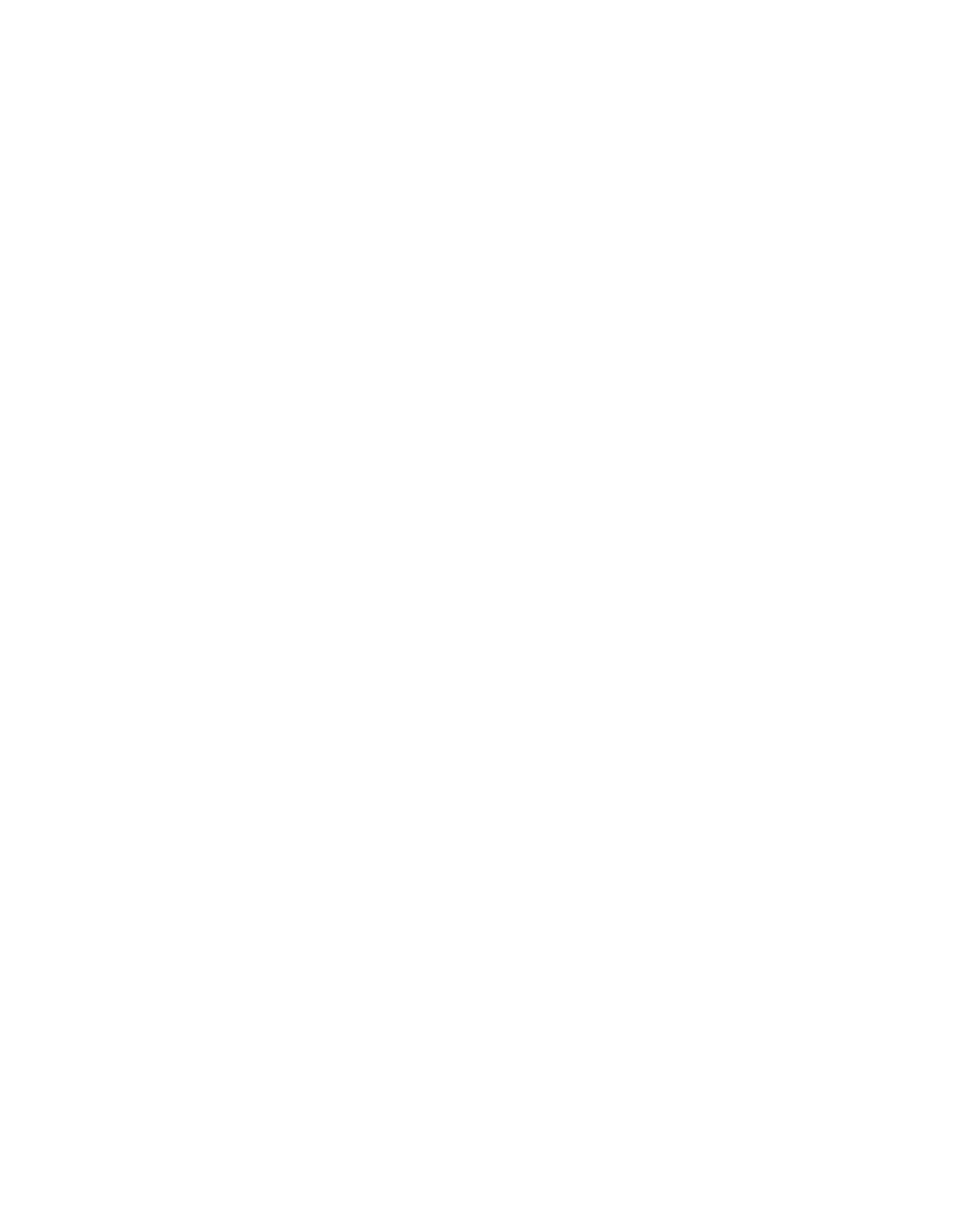# <span id="page-10-0"></span>**Principle 1: Collaboration**

Collaboration is a process where two or more people or organizations work together on a common goal. Community and stakeholder collaboration occurs when citizens, civic and business groups, and institutions come together to identify their shared values and vision for the future of their community, city or region.

Collaboration among groups or jurisdictions requires leadership to leverage finite resources. Stakeholders share knowledge and build consensus. Successful collaboration is built upon the pride of association, civic responsibility and stewardship.

Smart planning challenges communities, townships, cities, and regions to include all interested citizens and stakeholders in public processes and planning efforts. Outreach, communication and coordination are essential elements of effective collaboration.

# <span id="page-10-1"></span>**Strategy 1.1 Encourage public involvement in the planning process.**

Public involvement is essential for building communities that inspire a sense of ownership, value and place. To create a unified vision, public input should be sought at all levels of planning and development. While minimums of public access are governed by the Iowa Open Meetings Law (Iowa Code Ch.21), there are many tools for increasing public involvement in these processes.

**Strengthening your community's public notice process** through development of a community communication plan and through innovative methods like web-based updates, news releases, and social media will reach many more citizens than conventional methods. **Utilizing participatory planning input methods** like design charrettes, visioning sessions, study circles, and conversation cafés increases active participation and constructive exchange of ideas.

Because the effects of land use decisions do not happen in a bubble, collaboration in planning and development efforts should be extended beyond the boundaries of the community. **Collaborating with neighboring jurisdictions and private entities** not only strengthens relationships, but also allows for the sharing of resources and expertise. Collaboration can be accomplished through regional planning, public-private partnerships, corridor studies, and other similar joint efforts.

#### **Sioux City Design Works**

Beginning in 2008, Sioux City Design Works was a project undertaken by the City of Sioux City and the Siouxland Chamber of Commerce, in an effort to articulate a collective identity and provide guiding principles for new development and redevelopment within Sioux City. These guidelines are intended to promote positive and enriching development that reflects the physical character and future vision of Sioux City.

The two entities collaborated with an outside design firm to perform a detailed analysis of Sioux City through information gathering and extensive site visits. Community leaders were identified to provide guidance to the process. Online surveys, community design charettes, and other stakeholder meetings engaged the general public in the development process as well. This collaborative approach lead to Council approval of the Design Guidelines on February 1, 2010. To date, Sioux City has completed two commercial developments with Design Works and has several more underway.



**Sioux City Design Works charette.**  Source: City of Sioux City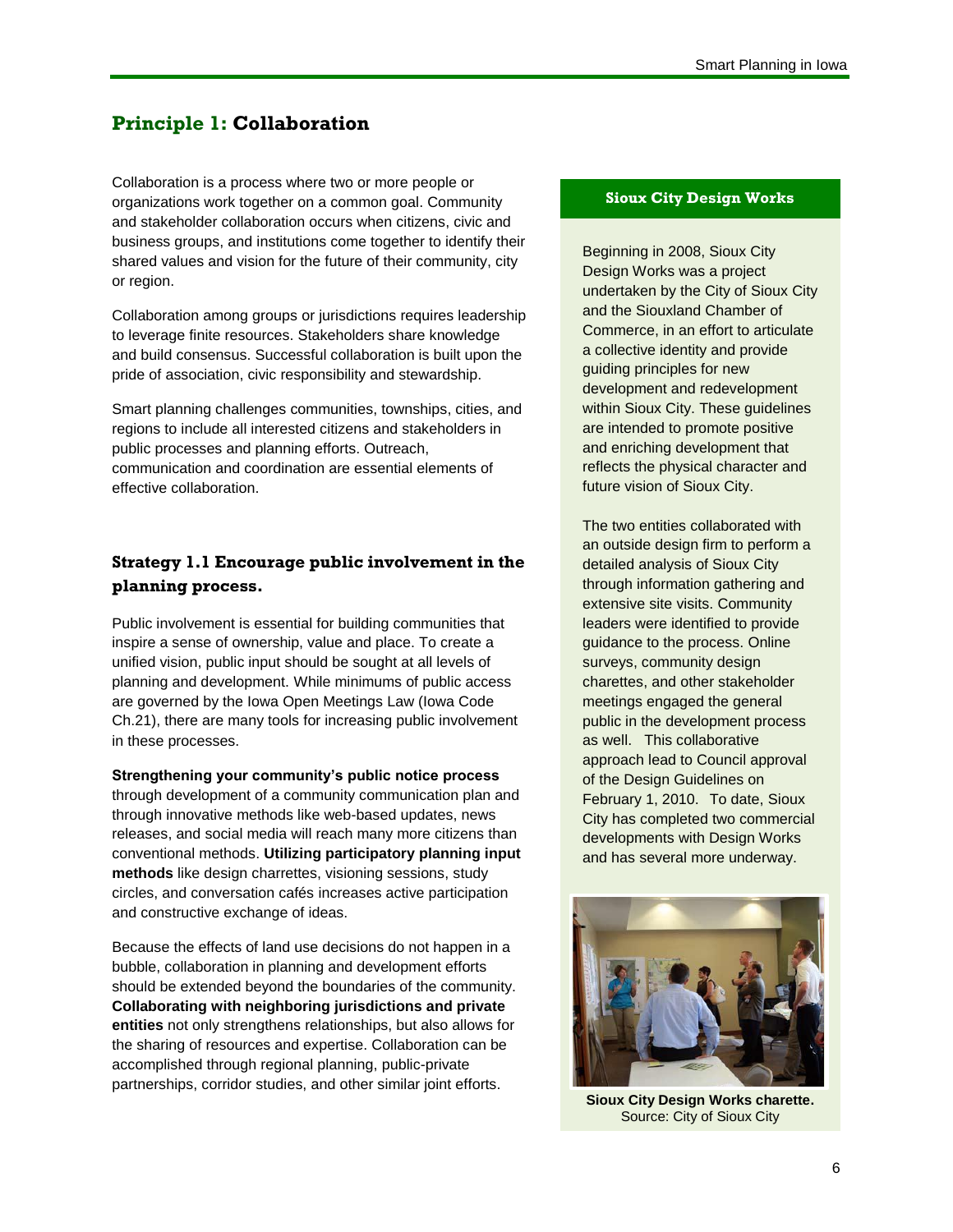## <span id="page-11-0"></span>**Strategy 1.2 Increase access to resources.**

Because an informed community member is more likely to participate in a public forum, access to planning and development resources, news and documents should be easily accessible. One of the easiest ways to accomplish this is through **online document access**. With forms, minutes, plans, and regulations at the touch of a button, citizens and developers can be instantly informed of expectations and outcomes at any hour of the day.

Adding convenience to access only increases the likelihood of participation. **Email newsletters and notices** update community members on important events or changes in the planning and development process, without having to navigate a website.

## <span id="page-11-1"></span>**Strategy 1.3 Provide outreach and education on smart planning.**

Opportunity, access, convenience, and knowledge provide the greatest chance for public input and support. **Utilizing a variety of outlets including social media, cable television, radio, brochures and newspaper,** a widespread campaign can be developed to inform the citizenry of Smart Planning Principles, efforts and accomplishments in their community. **Planning workshops for the public** can also be used to introduce the community to planning basics and processes. Combining these efforts will foster an atmosphere of citizen planners, creating a more unified vision, commitment to that vision, and sense of place. In addition, educational opportunities, like certification programs, for officials and staff, promote knowledgeable leadership and informed decision-making.

<span id="page-11-2"></span>

|  | <b>Principle 1: Collaboration</b> |
|--|-----------------------------------|
|  |                                   |

| <b>Strategy</b>                                                                                     | <b>Tools</b>                                                                                                                                                                                  |
|-----------------------------------------------------------------------------------------------------|-----------------------------------------------------------------------------------------------------------------------------------------------------------------------------------------------|
| <b>Strategy 1.1: Encourage</b><br>public and stakeholder<br>involvement in the planning<br>process. | Strengthened public meeting notice process<br>Utilize participatory planning input methods (e.g.<br>visioning sessions)<br>Collaborate with neighboring jurisdictions and<br>private entities |
| <b>Strategy 1.2: Increase</b><br>access to resources.                                               | Online document access<br>Email newsletters and notices                                                                                                                                       |
| <b>Strategy 1.3: Provide</b><br>outreach and education on<br>smart planning.                        | Utilize social media, cable TV, radio, brochures<br>and newspaper<br>Planning workshops for the public<br>Certification programs for officials and staff                                      |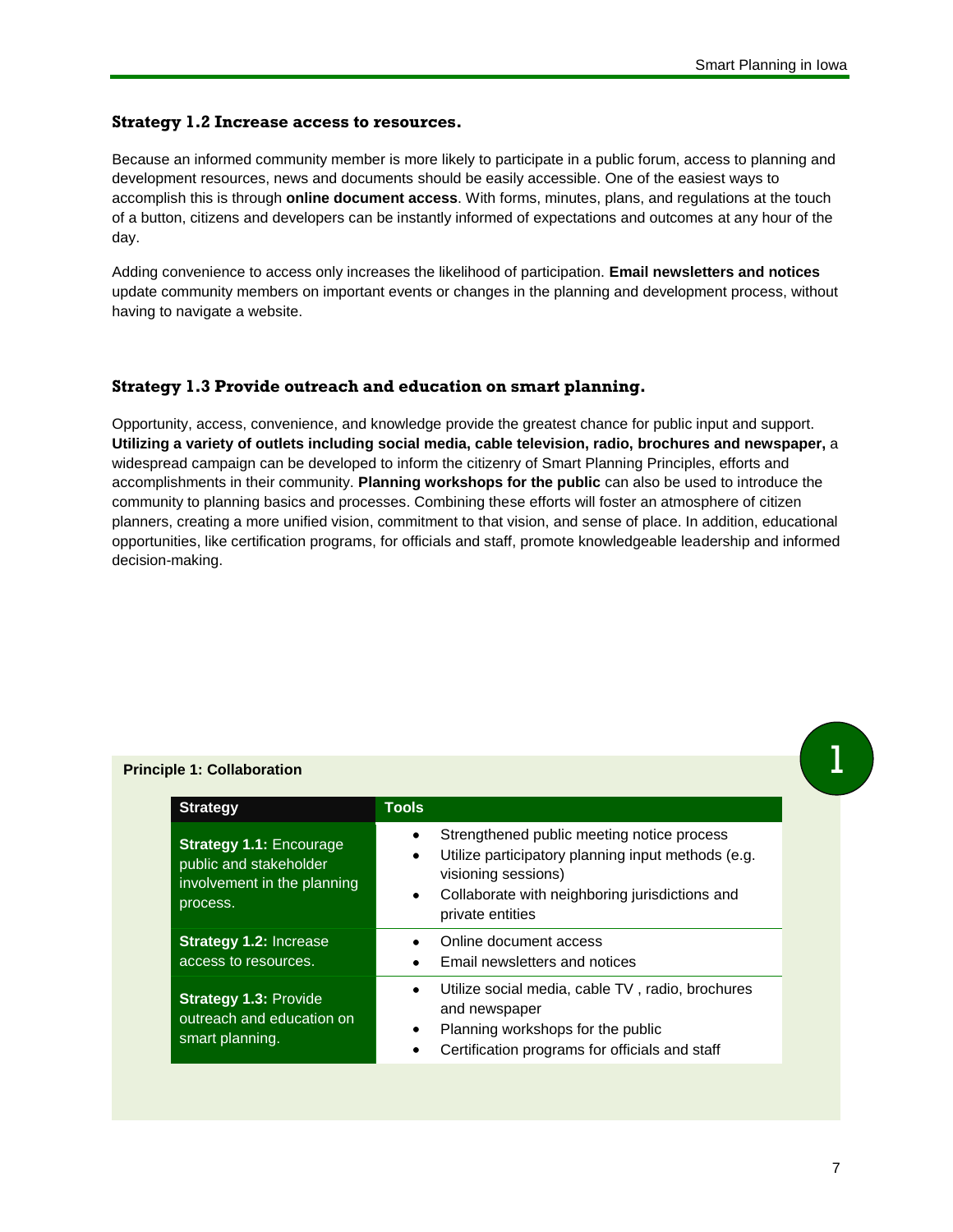# **Principle 2: Efficiency, Transparency, and Consistency**

Smart Planning Principles include developing efficient, transparent and consistent methods for governance. Efficiency in governance addresses how a jurisdiction's policies, rules, codes and/or statutes are written, interpreted and enforced to implement the community's vision for the future. Outdated ordinances or conflicting codes make it difficult for developers and others investing in a community to navigate the review or development process to obtain community support, approval and permits.

Transparent procedures in governance allow for open and honest processes that foster trust and support in the ability of the community's government to implement the community's vision for the future. Jurisdictions should also strive for consistency and fairness in managing permits and applications, rule-making and enforcement to ensure that every citizen, applicant and developer has equal access to due process.

## <span id="page-12-0"></span>**Strategy 2.1: Provide easy access to and promote use of planning documents, processes and resources.**

**Simple forms, straightforward process guidance**, and easy to find contact information increase the efficiency, transparency and consistency in government.

Communities may also consider creating a more efficient planning, development, and permit processes by **accepting multiple forms of payment** and allowing **consent agendas** for review of routine items or items that have met certain criteria. Adopted plans should be readily available to guide future decision-making by elected officials and staff, and to inform proposed projects in an effort to avoid costly delays.

# <span id="page-12-1"></span>**Strategy 2.2: Foster consistency in and use of sustainable development practices.**

A community's preferred sustainable development practices should be adopted as **easy to use codes and regulations.** These codes allow developers to see upfront the community's vision for the growth of the city. In addition to codification, consistency and use of a community's standards can be increased through **fast-tracked permitting and priority consideration**. Making processes easier and faster for those who follow the community's smart planning and development guidance encourages developers to utilize smart planning and sustainable design principles more often. Education programs,

## **Cedar Rapids Smart Growth Scorecard**

The City of Cedar Rapids Smart Growth Task Force, established in 2007, created a Smart Growth Scorecard as a means of raising awareness and encouraging adoption of sustainable development concepts. The Scorecard serves as a tool to guide the City as it evaluates policies and proposed development to ensure that they produce a more sustainable and livable community.

The Smart Growth Scorecard evaluates proposed projects in five or six categories, depending on the type of project:

- Infrastructure/Service  $\bullet$ **Proximity**
- Protection of Land  $\bullet$
- Housing Options
- Mix of Uses  $\bullet$
- Transportation Options  $\bullet$
- Character and Design  $\bullet$

The Scorecard assigns a value to proposed projects and is used by city staff and elected officials in their approval deliberations. The Scorecard also offers bonus points for other criteria including LEED certification and sidewalk connectivity.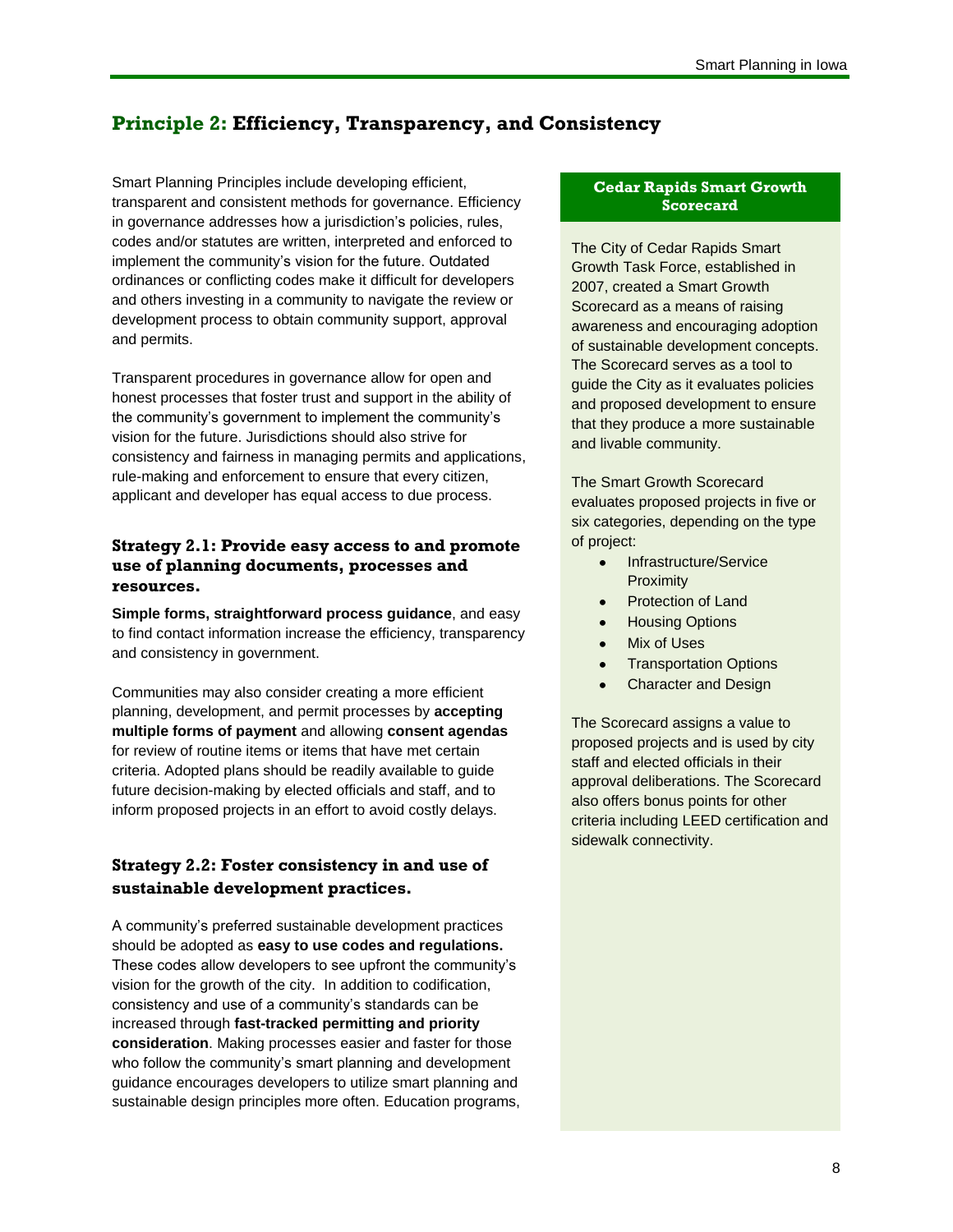such as **sustainability workshops**, further increases the likelihood that developers will follow Smart Planning Principles. These tools can be effective, low cost incentives that save both the developer and community money in the long run.

#### <span id="page-13-0"></span>**Strategy 2.3: Report success and areas of improvement.**

The best strategy for government transparency is reporting on successes and areas in need of improvement. The easiest way to achieve effectiveness of the information shared is through a **community access plan**. Community access plans outline goals for public access, the details of activities and reports, what information can be expected to be shared, and a timeline for community access. In addition, an evaluation process for what goals have been met and what still needs to be accomplished will further transparency.

Another tool used for increasing transparency and efficiency is a **City Hall Open House**. These events allow city departments and elected officials to share information on current activities and past successes. Perhaps more importantly, open houses also allow community members to share ideas on areas of improvement.

**Commitment audits** can also be used to evaluate the efficiency of government. While usually confined to the political arena, city governments as a whole can apply the same techniques to judge their effectiveness. What commitments to the community has your department made this year? Are you fulfilling those commitments? As well as providing a tool for efficiency, commitment audits increase transparency and build trust between community members and their government.

| <b>Strategy</b>                                                                                                      | <b>Tools</b>                                                                                                                                           |
|----------------------------------------------------------------------------------------------------------------------|--------------------------------------------------------------------------------------------------------------------------------------------------------|
| <b>Strategy 2.1: Provide easy</b><br>access to and promote use of<br>planning documents, processes<br>and resources. | Simple forms<br>Process guidance<br>٠<br>Accept all forms of payment for applications<br>$\bullet$<br>Consent agendas/ administrative approvals<br>٠   |
| <b>Strategy 2.2: Foster consistency</b><br>in and use of sustainable<br>development practices.                       | Easy to use codes and regulations<br>٠<br>Fast-tracked permitting/ priority consideration<br>٠<br>Sustainability workshops for developers<br>$\bullet$ |
| <b>Strategy 2.3: Report successes</b><br>and areas of improvement.                                                   | Community access plan (including evaluation<br>٠<br>process)<br>City Hall Open House<br>٠<br>Commitment audits                                         |

#### <span id="page-13-1"></span>**Principle 2: Efficiency, Transparency and Consistency**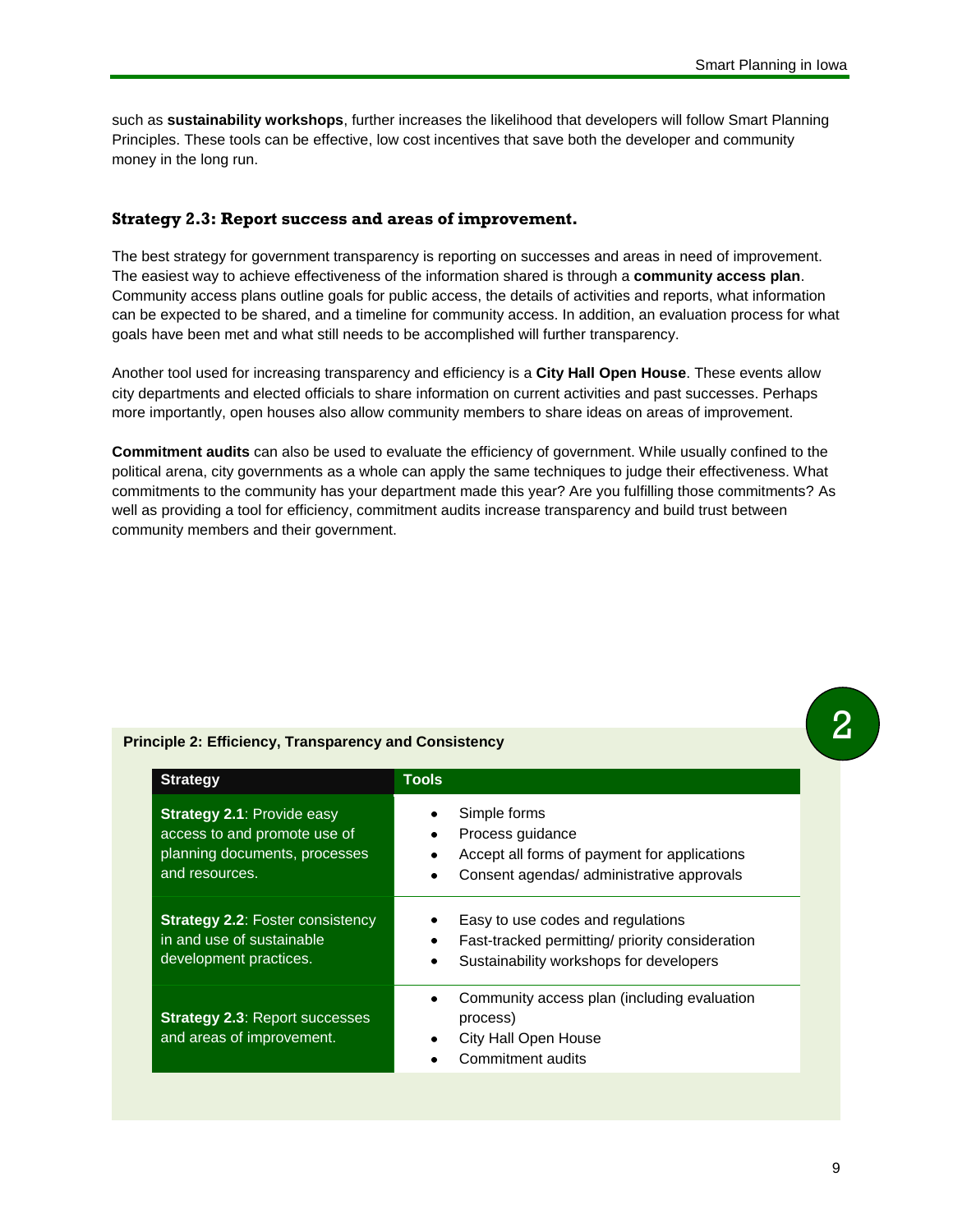# **Principle 3: Clean, Renewable and Efficient Energy**

As a leader in renewable energy production, Iowans must now begin to address usage and efficiency at the community level. Clean, renewable and efficient energy protects our environment, our health and our local economies.

Increasing smart energy practices at the local level can be easy and range anywhere from outreach activities to the building of renewable energy facilities. Communities should consider how to reduce fossil fuel usage in the built environment as part of their planning process. Even a small increase in efficiency can save money and reduce environmental impacts.

# <span id="page-14-0"></span>**Strategy 3.1 Encourage sustainable building practices.**

Perhaps the most effective way to **encourage sustainable building practices is through building codes**. If a community feels that a certain *practice* is particularly important to their vision, a code requiring such a practice should be considered. However, if a community is more invested in the general idea of energy efficiency, *standards* could be set in code, allowing the builder to determine the most reasonable practice to meet those standards. Communities may also choose to enact incentives instead of requirements.

**Sustainable building incentives** could include tax credits, fast-tracked permitting and other processes, grants, and relaxation of certain zoning requirements (e.g. parking). In an effort of encouragement by example, many communities are also electing to place sustainable standards on publicallyfunded projects. An example of such a standard would be to **require an energy conservation certification from a nationally recognized program (e.g. LEED) for all new and renovated public buildings**.

# <span id="page-14-1"></span>**Strategy 3.2 Increase access to clean, renewable energy.**

Communities that are able may want to consider **investing in renewable energy facilities and infrastructure**. Depending on the needs of the community, investment opportunities could range from wind turbines to solar panels to harvesting landfill gas to E85 and electric car charging stations. Because the

## **Fairfield's Go Green Strategic Plan**

The Fairfield Go Green Strategic Plan encourages clean, renewable, and efficient energy in a number of ways. The Plan integrates this Principle into all aspects of the City's vision including "Community and Culture", "Economic Development", and "Land Use, Buildings, and Transportation".

Some examples of goals that address this Principle are:

- $\bullet$ To develop a culture of wise use of energy and materials
- To achieve energy independence as a county
- To significantly reduce energy consumption in new and existing buildings and increase renewable energy use

Specific activities include:

- Develop a community wind project
- Develop an energy audit team
- Reduce city wide energy use by 60 percent by 2020
- Provide incentives for energy efficiency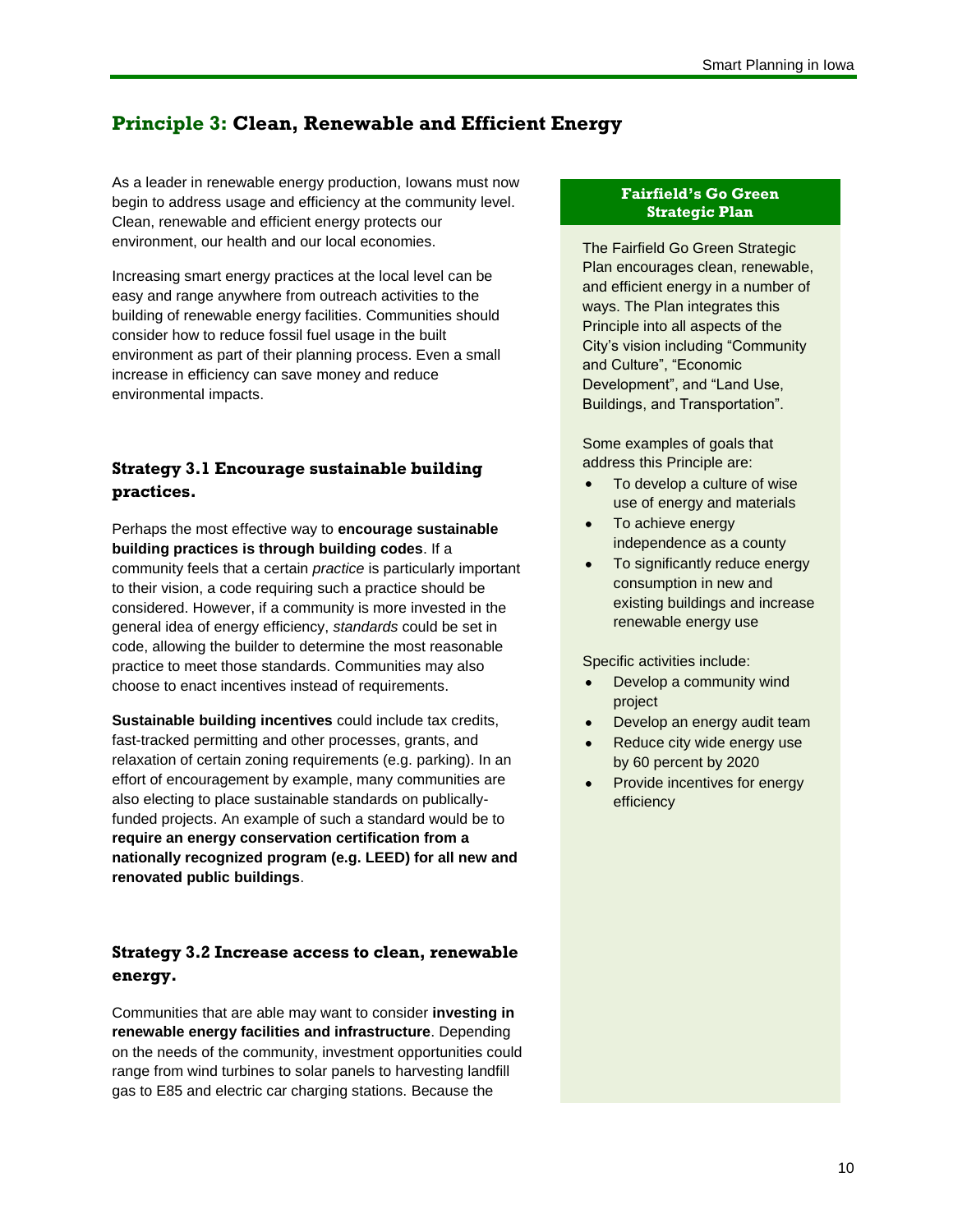expense of energy infrastructure is often high, these activities are also excellent opportunities to collaborate with neighboring jurisdictions and private entities.



**Wind turbine outside of Fairfield, IA.** Source: Fairfield's Go-Green Plan

## <span id="page-15-0"></span>**Strategy 3.3 Support energy efficiency efforts in individual homes and businesses.**

Beyond policy changes and infrastructure investments, communities can encourage the sustainable use of energy through energy efficiency programs. Such programs may offer **tax incentives, loans or vouchers** for energy efficiency investments. These programs can typically be offered at low cost and are often supported by local utility companies and other interested organizations.

The key to successful energy efficiency programs is **outreach and education**, coupled with practical incentives. Program administrators should actively outreach to the community, letting citizens know that the programs exist and providing educational materials on the benefits of energy efficiency.

Often times, those who would benefit most from energy efficiency programs do not participate because of lack of resources or access or knowledge. Providing free **energy efficiency audits** to homes and businesses increases the likelihood of participation.

| <b>Strategy</b>                                                                                  | <b>Tools</b>           |                                                                                                                                                                                                                                                                 |
|--------------------------------------------------------------------------------------------------|------------------------|-----------------------------------------------------------------------------------------------------------------------------------------------------------------------------------------------------------------------------------------------------------------|
| <b>Strategy 3.1: Encourage</b><br>sustainable building practices.                                | $\bullet$<br>٠         | Code requirements for sustainable building<br>practices and energy conservation standards<br>Sustainable building incentives<br>Require energy conservation certification<br>from a recognized national program (e.g.<br>LEED, NAHB, IGCC) for public buildings |
| <b>Strategy 3.2: Increase access to</b><br>clean, renewable energy.                              | $\bullet$<br>٠         | Invest in renewable energy facilities<br>Invest in renewable energy infrastructure                                                                                                                                                                              |
| <b>Strategy 3.3: Support energy</b><br>efficiency efforts in individual<br>homes and businesses. | $\bullet$<br>$\bullet$ | Energy efficiency tax credits, loans or<br>vouchers<br>Energy efficiency outreach and education<br>Energy efficiency audits                                                                                                                                     |

#### **Principle 3: Clean, Renewable and Efficient Energy**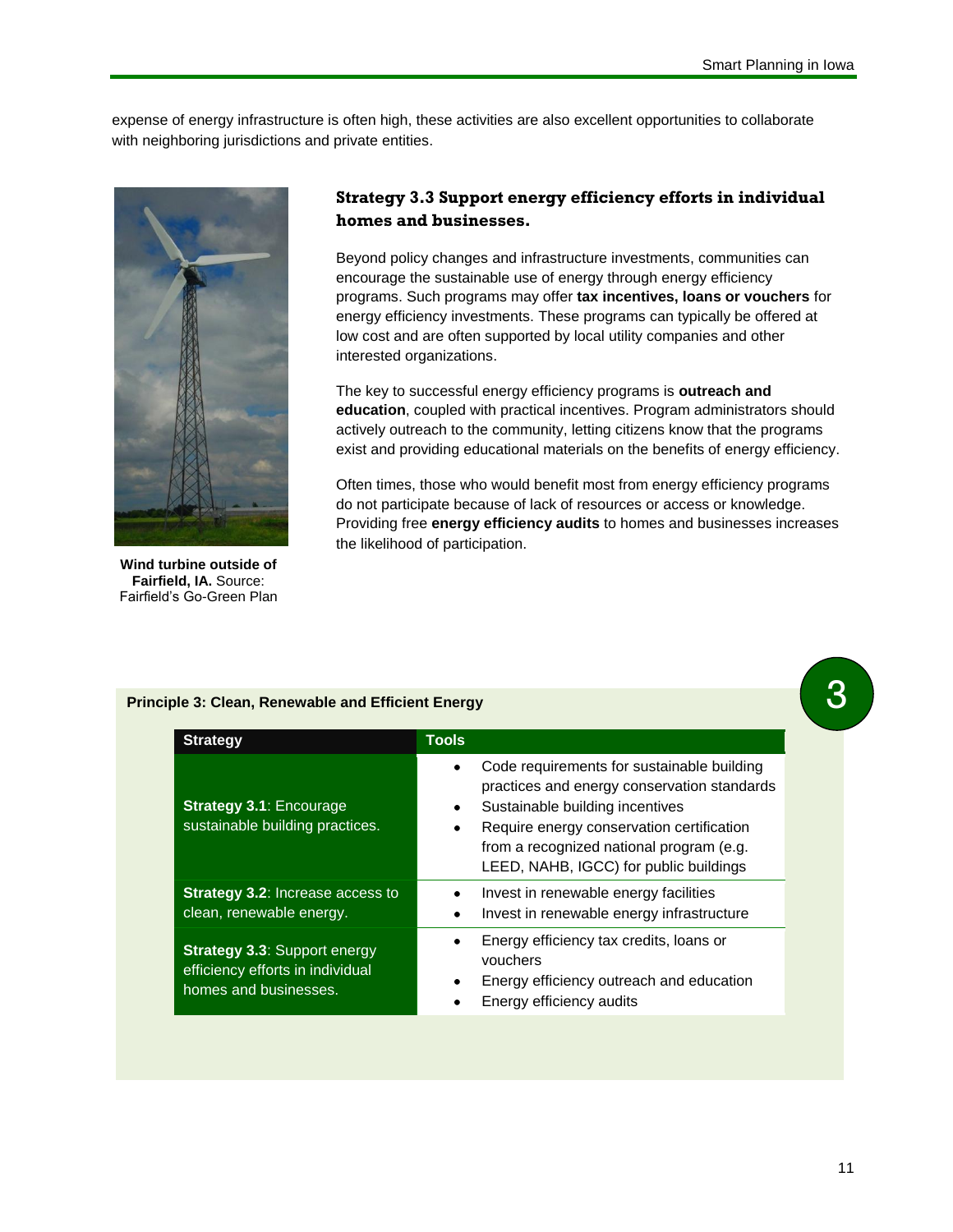# <span id="page-16-0"></span>**Principle 4: Occupational Diversity**

Many factors influence the local economies and affect how a community resizes over time. Sometimes this happens quickly, sometimes very slowly. The advantage of economic development planning is that communities can anticipate these changes and guide development and revitalization to the best of their abilities to achieve an established vision.

Communities should ensure the sustainability of their local economy and quality of life by developing a diverse range of education, training and employment opportunities. It is important to note that smart economic development planning incorporates quality of life into workforce development. Applying this Principle will promote retention and attraction of employers, as well as skilled and knowledgeable employees.

# <span id="page-16-1"></span>**Strategy 4.1 Encourage diversification of business types.**

Encouraging economic diversity often requires a **long term investment strategy**. These plans should encourage local business development, promote stable employment and build local competitive advantages. The basis for a long term investment strategy should be to build on existing strengths and should aim to create distinctive benefits for locating a business in the community.

Part of attracting new businesses to a local economy is advertising of existing workforce, as well as what the community can offer a new workforce. **Community branding and quality of life campaigns** highlight the advantages of locating in a certain area. Educational institutions, cultural facilities, historic characteristics, quality neighborhoods, and recreation are all positive attributes that can be emphasized.

# <span id="page-16-2"></span>**Strategy 4.2 Support local businesses.**

Businesses whose owners are already invested in the community- own a home, attend school, have family in the area- are the least likely to relocate. This is why support of local businesses is a key element in maintaining a healthy and diverse economy. Establishment of local businesses can be encouraged through **entrepreneur incentives and education programs**. The more educated and financially prepared owners are, the better the chance of success. Continual support of these businesses, especially in economic downturns

#### **Sustainable Dubuque**

The City of Dubuque spent many years investing in and building a quality of life for residents that focuses on sustainability. The Sustainable Dubuque Initiative aimed to provide economic, environmental and social equity in the community. This initiative also attracted businesses interested in sustainability, including IBM- who chose Dubuque as the first city in the United States for their Smart City campaign.

This partnership not only added resources and expertise to sustainability efforts, but also brought with it 1300 jobs to a downtown technology services center, significantly diversifying the city's employment base. The location of the facility exemplifies Smart Planning Principlesproviding multi modal access, close proximity to residences and amenities, further revitalization of downtown, energy efficiency and historic preservation.



**Renovated Roshek Building, home of IBM Dubuque offices**. Source: City of Dubuque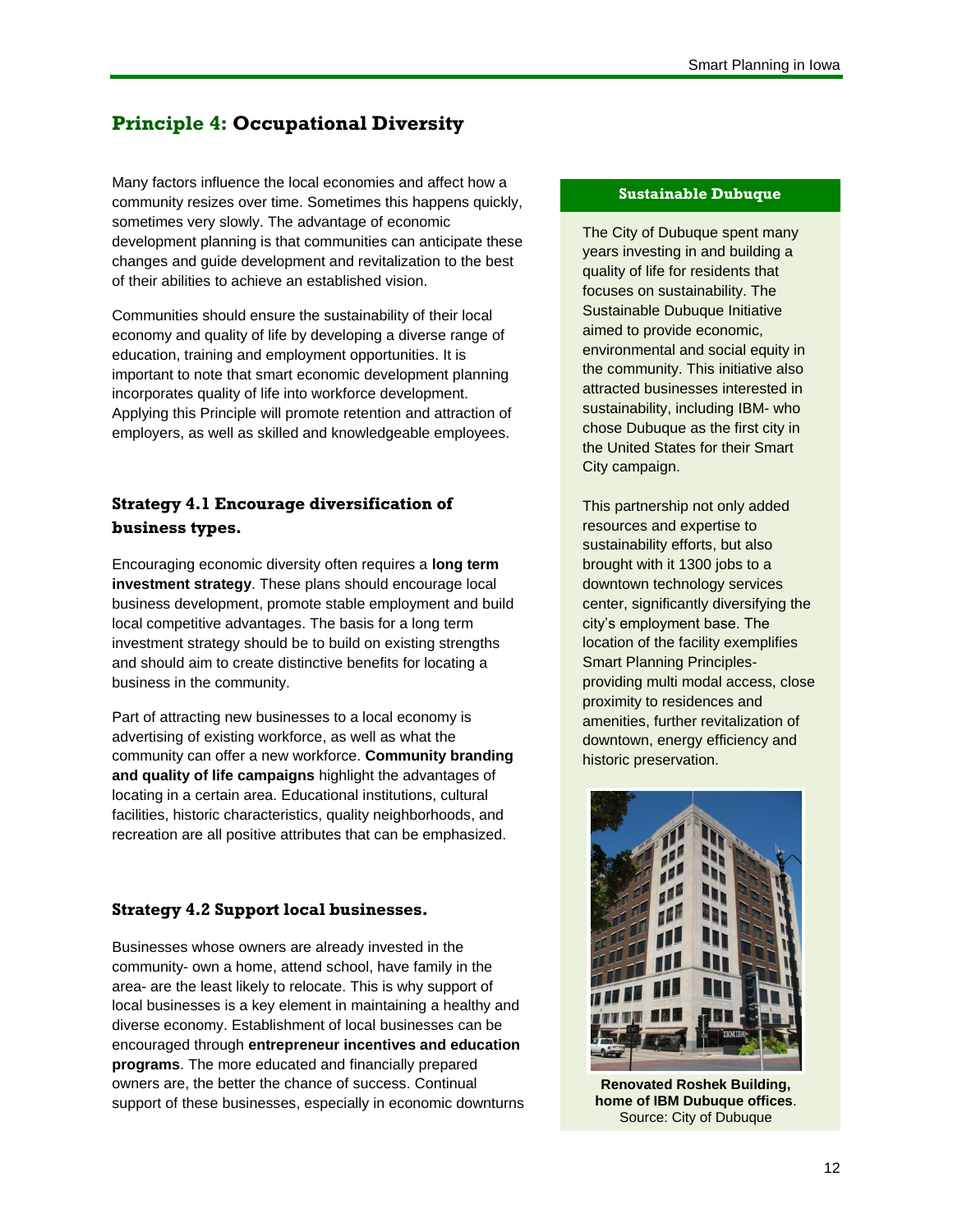is also essential. The assistance offered through programs like **local business tax credits and loans** can be a significant factor in whether a small, local business thrives or fails.

# <span id="page-17-0"></span>**Strategy 4.3 Provide access to employment options (both physically and in opportunity) for all community members.**

Physical accessibility to employment is an all too common concern for a significant portion of the workforce. There are several tools that communities can use to remedy this issue. **Requiring or incentivizing all new businesses to follow land use standards that promote accessibility** ensures that the entire workforce has a variety of employment opportunities and promotes smart planning overall. These standards could include locating near existing housing, incorporating mixed-use and transit oriented design, and **connectivity to multimodal transportation infrastructure**.

Because physical proximity does not guarantee employment, accessibility efforts should also incorporate **vocational training and continuing education programs**. These programs offer advancement and personal growth to both skilled and unskilled employees and increase the marketability of a community's workforce.

## **Principle 4: Occupational Diversity**

| <b>Strategy</b>                                                                                                                    | <b>Tools</b>                                                                                                                                                                                                                                             |
|------------------------------------------------------------------------------------------------------------------------------------|----------------------------------------------------------------------------------------------------------------------------------------------------------------------------------------------------------------------------------------------------------|
| <b>Strategy 4.1: Encourage</b><br>diversification of business types.                                                               | Long-term investment strategy<br>Community branding and quality of life<br>٠<br>campaign                                                                                                                                                                 |
| <b>Strategy 4.2: Support local</b><br>businesses.                                                                                  | Entrepreneur incentives and education<br>programs<br>Local business tax credits and loans                                                                                                                                                                |
| <b>Strategy 4.3: Provide access to</b><br>employment options (both<br>physically and in opportunity) for<br>all community members. | Requiring or incentivizing all new businesses<br>$\bullet$<br>to follow land use standards that promote<br>accessibility<br>Connectivity to multi-modal transportation<br>infrastructure<br>Vocational and continuing education<br>$\bullet$<br>programs |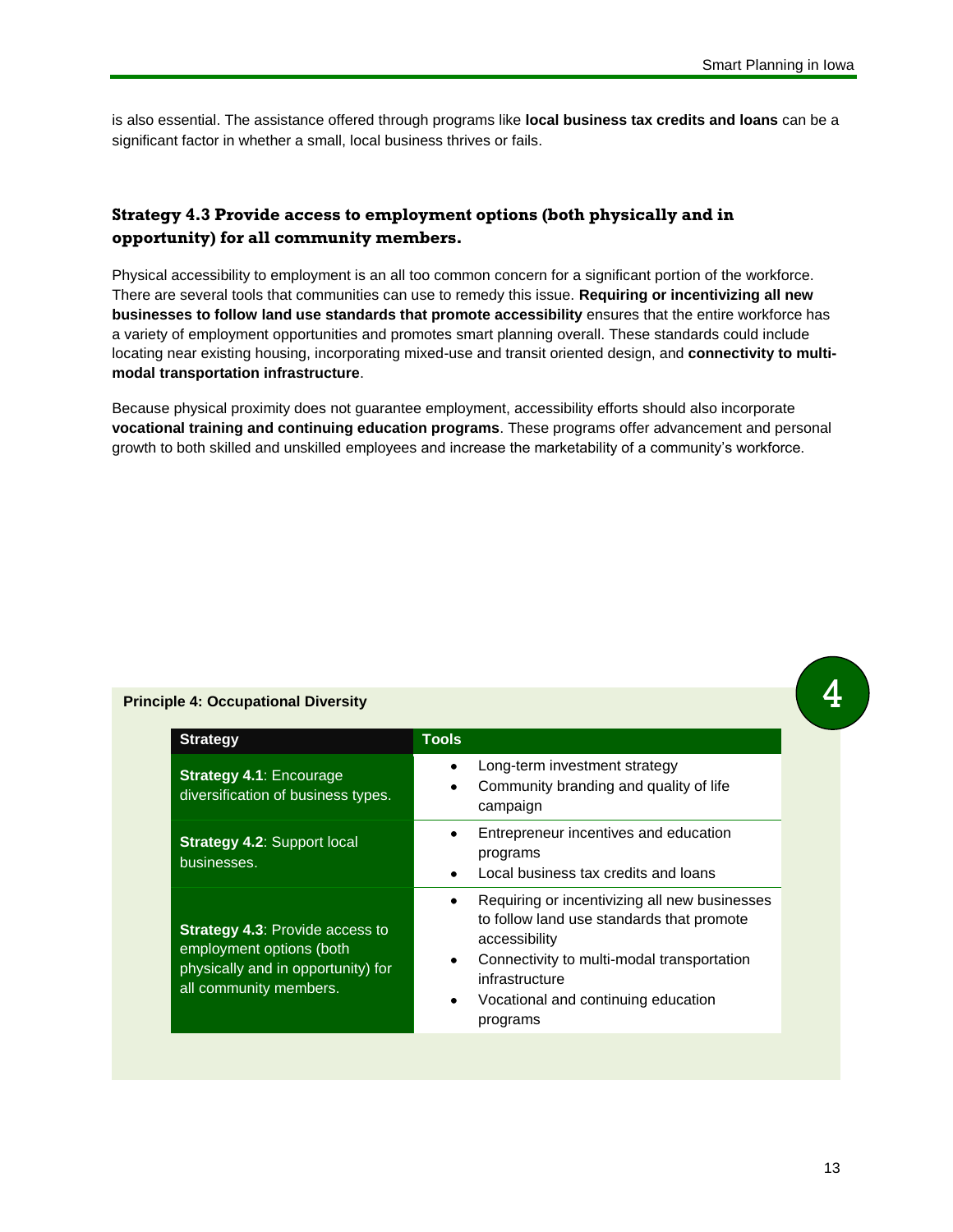# <span id="page-18-0"></span>**Principle 5: Revitalization**

Revitalization of existing communities is essential to the economic future of Iowa. City centers are traditional hubs of commerce, culture, entertainment and employment. In a world of increasing transportation costs and enhanced environmental awareness, the revitalization and redevelopment of existing communities is important. Existing communities have infrastructure in place to facilitate (re)development rather than extending costly services into fringe areas. Revitalization within existing communities reduces demand for development at the edge of town, thus reducing loss of productive farmland while also maintaining a strong tax base for the community.

When practicing this Smart Planning Principle, communities should strive to mix land uses to promote greater pedestrian, bicycle, and transit access. Thought should be given to conserving land at the periphery of communities, providing clear delineation between rural and urban/suburban areas. Additionally, redevelopment efforts should strive to protect, preserve and reuse historically significant properties, and find productive uses for grayfield and brownfield sites.

# <span id="page-18-1"></span>**Strategy 5.1 Support investment in existing downtowns.**

Many Iowa downtowns have deteriorated as industrial, residential and commercial developments have moved to cheaper locations on the fringe of cities. Supporting investment in existing downtowns through a combination of activities and programs utilizes historic and cultural assets to encourage economic and social vibrancy.

**Investing public funds in downtown improvements** like streetscaping, civic spaces, pocket parks and signage increases the appeal for business owners, consumers and residents. Likewise, offering **infill incentives** to developers encourages private revitalization efforts.

Businesses are also more likely to locate in an historic downtown if it increases visibility. **Main Street programs** offer businesses located in these areas support through national designation, development committees, networking, revitalization fundraising, and community recognition. Communities may also wish to encourage revitalization through **programs that recognize businesses** for positively contributing to their downtown environment.

#### **Mason City's Downtown Plan**

Mason City's Downtown Plan was adopted in 2007 as an amendment to the City's Comprehensive Plan. The Downtown Plan provides a "comprehensive and unified vision of Downtown to guide a program of continued improvement and development". The Plan outlines recommendations that focus on traffic circulation and way-finding and development recommendations for the Downtown Core, Willow Creek and Downtown North areas.

The Plan also gives a detailed timeline of implementation strategies and funding resources. The Plan is to be implemented over four years utilizing a range of public and private funding including tax increment financing, grants, loans, Capital Improvement funds, and city budgetary funds.



**Downtown Mason City. Source:** Mason City Downtown Plan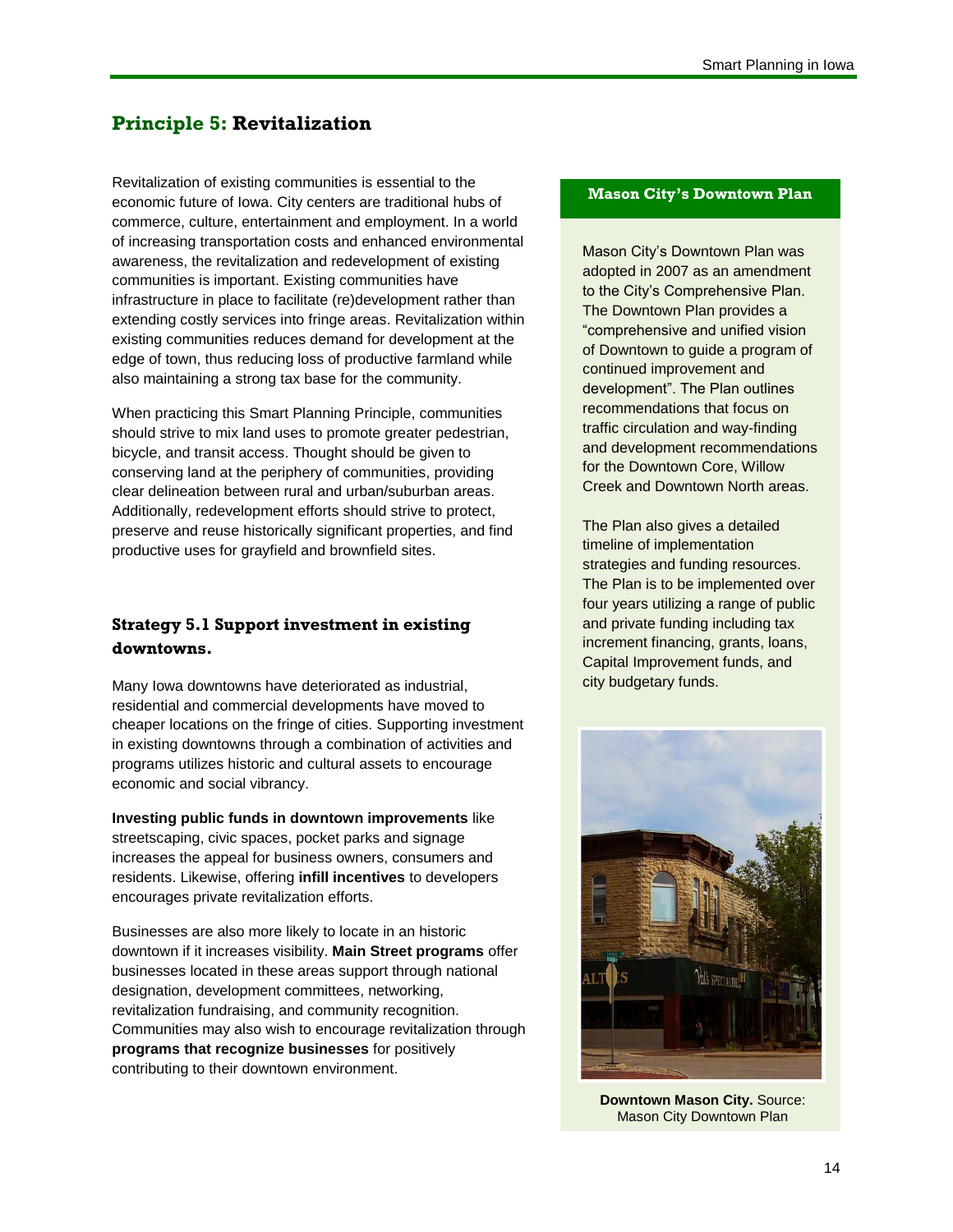## <span id="page-19-0"></span>**Strategy 5.2 Encourage building and land reuse.**

While revitalization often focuses on historic downtowns, building and land reuse in other areas of a community are also important to smart planning efforts. To encourage building reuse, communities might consider offering **financial incentives** like split-rate taxing, tax increment financing and **low interest loans for adaptive reuse**. **Brownfields redevelopment,** and the grants and technical assistance associated with it, is also a popular tool in promoting land reuse.

#### <span id="page-19-1"></span>**Strategy 5.3 Promote historic and cultural preservation.**

In order to promote preservation, a community must first inventory its assets**. Identification of historic and cultural districts** in a comprehensive plan acts as a foundation for preservation goals and efforts and promotes public awareness. **Historic preservation building codes** often accompany identification of such districts to ensure that preservation of buildings meets a set standard.

To encourage private preservation effort, communities may consider offering **financial incentives** or providing technical assistance on available aid, such as National Trust for Historic Preservation grants.

#### **Principle 5: Revitalization**

| <b>Strategy</b>                                                     | <b>Tools</b>                                                                                                                                                        |
|---------------------------------------------------------------------|---------------------------------------------------------------------------------------------------------------------------------------------------------------------|
| <b>Strategy 5.1: Support investment</b><br>in existing downtowns.   | Investing public funds in downtown<br>$\bullet$<br>improvements<br>Infill incentives<br>$\bullet$<br>Main Street programs<br>٠<br>Business recognition program<br>٠ |
| <b>Strategy 5.2: Encourage building</b><br>and land re-use.         | Financial incentives for re-use<br>Low interest loans for adaptive reuse<br>٠<br>Brownfield redevelopment<br>٠                                                      |
| <b>Strategy 5.3: Promote historic</b><br>and cultural preservation. | Identification of historic and cultural districts<br>Historic preservation building codes<br>٠<br><b>Financial incentives</b>                                       |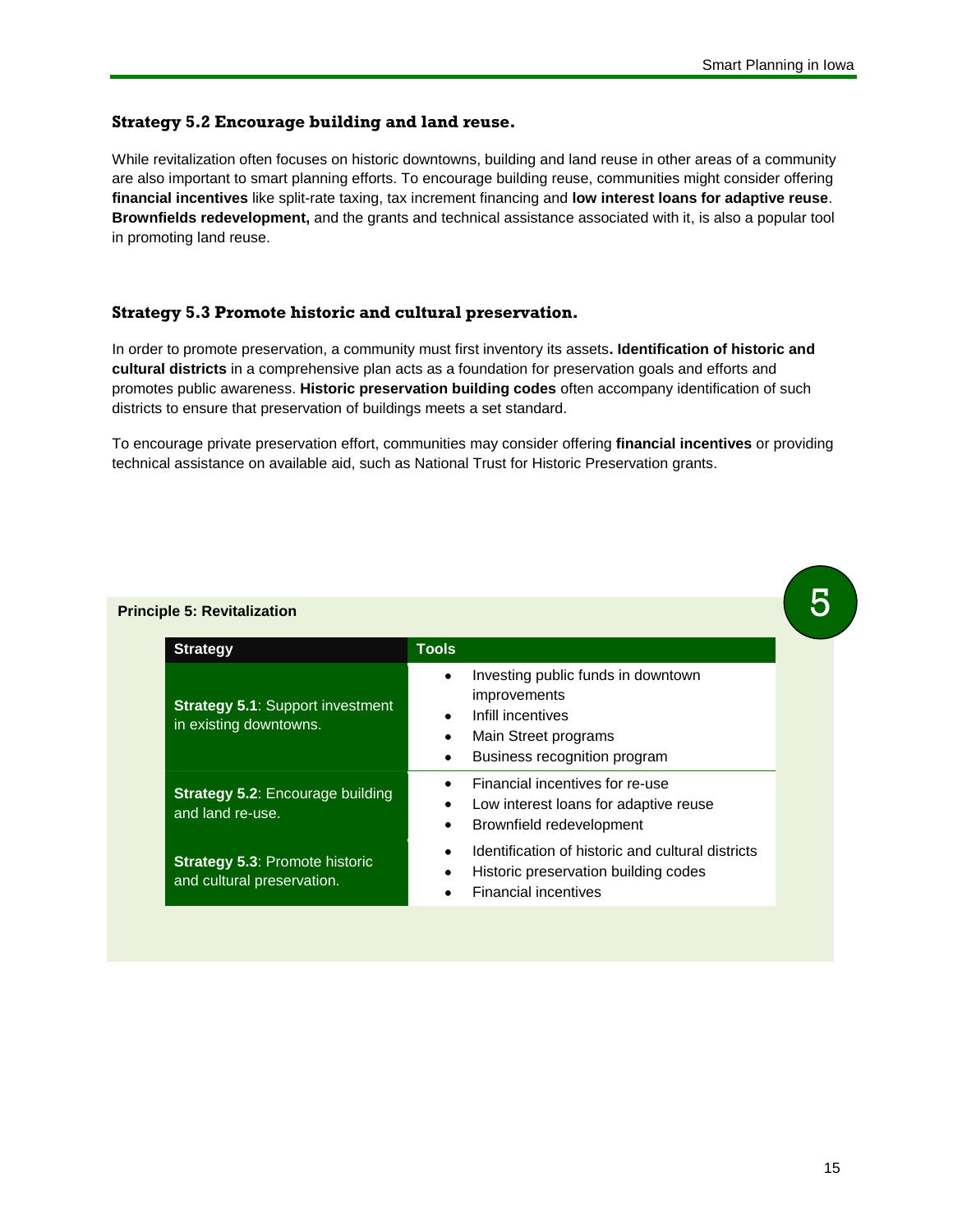# <span id="page-20-0"></span>**Principle 6: Housing Diversity**

An individual or household's housing wants and needs change over time. Life cycle housing, affordable housing, and workforce housing are all terms used to address a desire for diverse housing types within a community. Life cycle housing allows people to stay in an area or neighborhood as their household size changes. Affordable housing is usually meant to address a specific price point or range that is available to households that meet established thresholds for identification as low and median income. Workforce housing is typically meant to address the cost and affordability of housing for service occupations such as nurses, law enforcement and teachers. Housing diversity within a community addresses the issue that not every household will need or want the same style of housing.

## <span id="page-20-1"></span>**Strategy 6.1 Encourage mixed use developments.**

Mixed use developments are designed to allow for a range of housing. **Mixed use zoning** can help promote and direct flexible housing diversity. In addition, codes allowing **secondary dwellings** (e.g. "granny flats") encourage housing diversity in existing residential areas.

## <span id="page-20-2"></span>**Strategy 6.2 Increase the affordability of housing.**

Housing diversity not only applies to the physical structure of the options offered, but also to the socio-economic range of possible tenants and owners. To expand housing options to as many people as possible, communities should strive for increased housing affordability.

Development and building codes can be used to promote housing affordability. **Compact housing** (including lofts, apartments, and condominiums) maximizes land and increases affordability. Requiring developments to be located near **existing infrastructure** also reduces the cost of development and ownership. Simply varying the size of lots within housing subdivisions produces homes of varying sizes and, thus, price points. Other tools include allowing for **flexible parking requirements** that maximize profitable land space and encouraging **housing near job and transit centers** which reduce the overall cost of household expenses.

#### **City of Johnston 2030 Comprehensive Plan**

The City of Johnston's 2030 Comprehensive Plan specifically addresses the Iowa Smart Planning Housing Diversity Principle. The Johnston Plan outlines six housing goals that strive to create a balanced, well maintained housing supply that respects the environment and established neighborhoods, promotes mixed uses, and integrates affordable housing.

Implementation of these goals is laid out in eleven action steps that include:

- $\bullet$ Utilizing regulations to promote housing diversity
- $\bullet$ Promoting mixed uses and integration of open space
- Exploring new opportunities for  $\bullet$ affordable housing
- Encouraging neighborhood  $\bullet$ associations
- Working collaboratively to  $\bullet$ meet housing needs
- Protecting from the negative  $\bullet$ effects of foreclosure
- Monitoring housing trends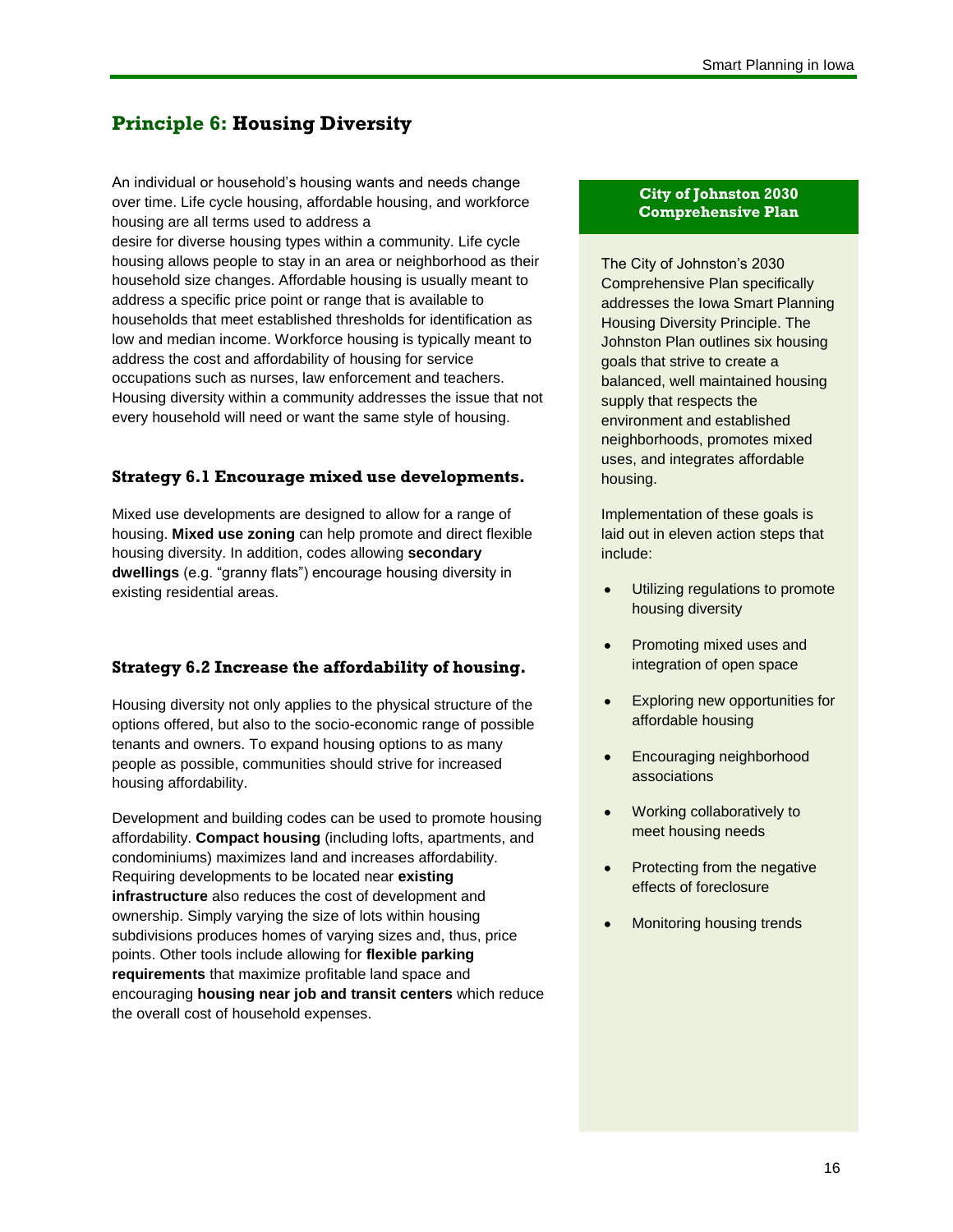# <span id="page-21-0"></span>**Strategy 6.3 Promote complete, livable neighborhoods.**

Complete and livable neighborhoods are comprised of a diverse network of housing, job and recreation options. These neighborhoods provide housing for all family sizes, ages, and abilities. **Age-in-place housing** allows older community members to remain in their current residence or neighborhood as their capabilities change, while **life cycle** housing provides flexibility for changing family sizes.

Housing diversity in neighborhoods is also shaped by demand. Amenities that attract a wide range of community members include recreation facilities like **community centers and parks**, **proximity to jobs and commerce**, and **safe pedestrian access**.



**Neighborhood in Johnston, IA.** Source: City of Johnston Comprehensive Plan

## **Principle 6: Housing Diversity**

| <b>Strategy</b>                                           | <b>Tools</b>                                                                                                                                                         |
|-----------------------------------------------------------|----------------------------------------------------------------------------------------------------------------------------------------------------------------------|
| Strategy 6.1: Encourage mixed-<br>use developments.       | Mixed Use Zoning<br>$\bullet$<br>Secondary dwellings<br>٠                                                                                                            |
| Strategy 6.2: Increase the<br>affordability of housing.   | Compact housing<br><b>Existing infrastructure</b><br>Transit supportive density levels<br>Flexible parking requirements<br>Housing near job and transit centers<br>٠ |
| Strategy 6.3: Promote complete,<br>livable neighborhoods. | Age-in-place and life cycle housing<br>Community centers and parks<br>Proximity to jobs and commerce<br>٠<br>Safe pedestrian access                                  |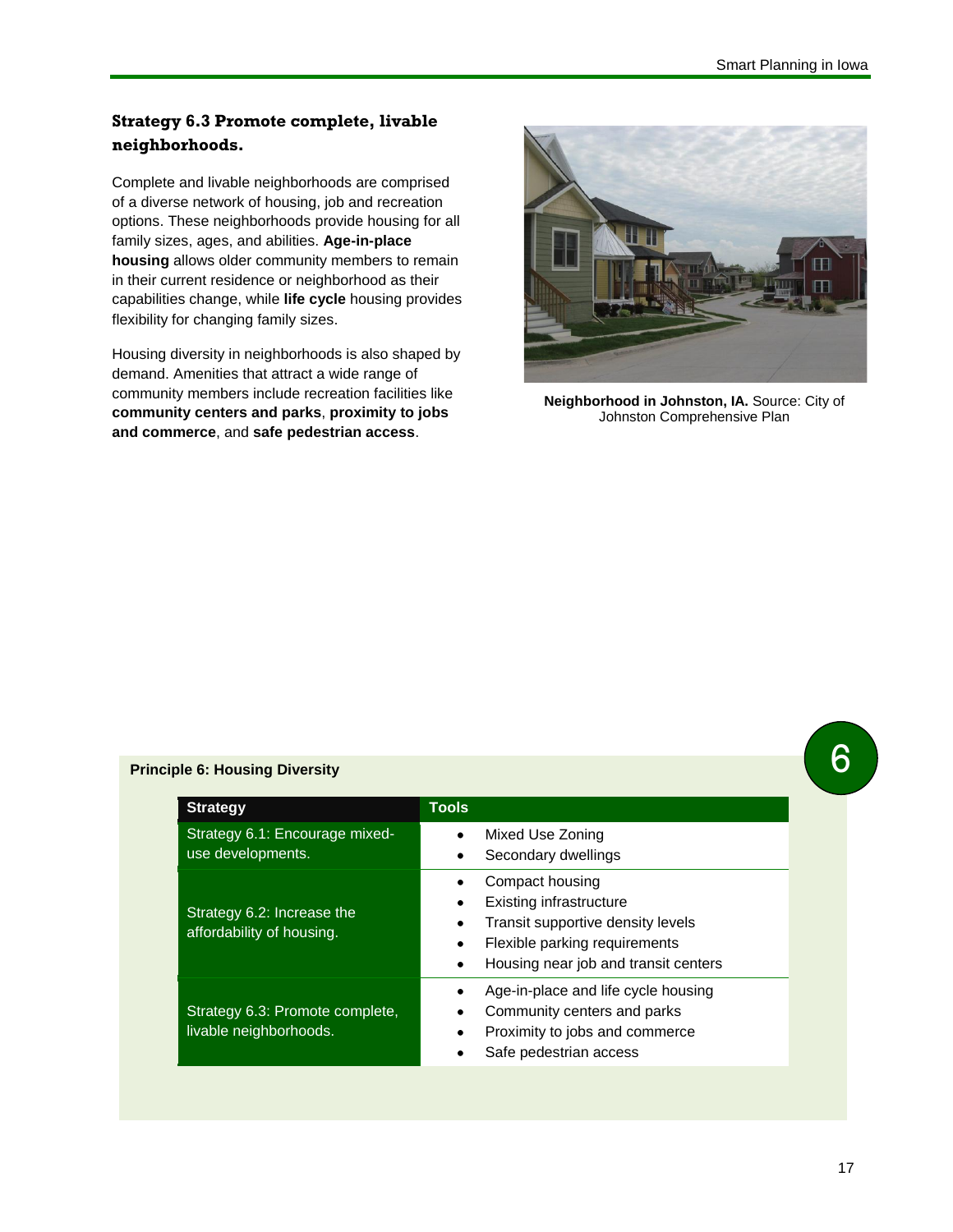# <span id="page-22-0"></span>**Principle 7: Community Character**

A unified community character is indispensible in fostering a sense of place and garnering support from community members for planning principles. Employing this Principle enables the people of a community to craft a vision of how they want their town to look and set standards for development and construction which reflect local values and architectural distinctiveness. The idea of community character encourages planning that intentionally provides welcoming public spaces, preserves important environmental characteristics, defines focal points and encourages appropriate styles and scales.

Establishing a strong community character is only possible through stakeholder collaboration and cooperation. For each person to feel a sense of ownership and responsibility for the community, discussions must take place as to the importance of shared values. Once a vision is created, the community can begin to apply the Smart Planning Principles to shape and maintain the desired character.

# <span id="page-22-1"></span>**Strategy 7.1 Strengthen cultural and historical areas and activities.**

The strength of a community's historical and cultural features relies heavily on awareness and pride. **Branding and tourism programs** are often used for increasing awareness, advertising distinctive traits to those inside and outside of a community. These programs can greatly increase economic and social vitality.

**Community gathering events** centered around cultural and historic activities also foster community connectedness. Celebrations, parades, and fairs are just a few ways of promoting pride.

In a more physical sense, **historic preservation or architectural building codes and requirements** can help preserve the unique character of the community's built environment.

#### **Center Point Comprehensive Plan**

Center Point's 2010 Comprehensive Plan builds off the vision that "growth and development should continue in Center Point but neither at the expense or integrity of the existing community nor at the expense of the small town character." In order to clearly define how growth should occur, several policy statements cover land use, transportation, development character and drainage. Specifically, these require:

- Compact, contiguous development
- Conservation of open space, natural drainage ways, mature trees, and watersheds
- Neighborhood commercial and mixed use development
- Consistency in scale
- Diverse and interesting architecture that avoids "cookie cutter" design
- Walkability and bicycle access
- Connected neighborhoods and transportation infrastructure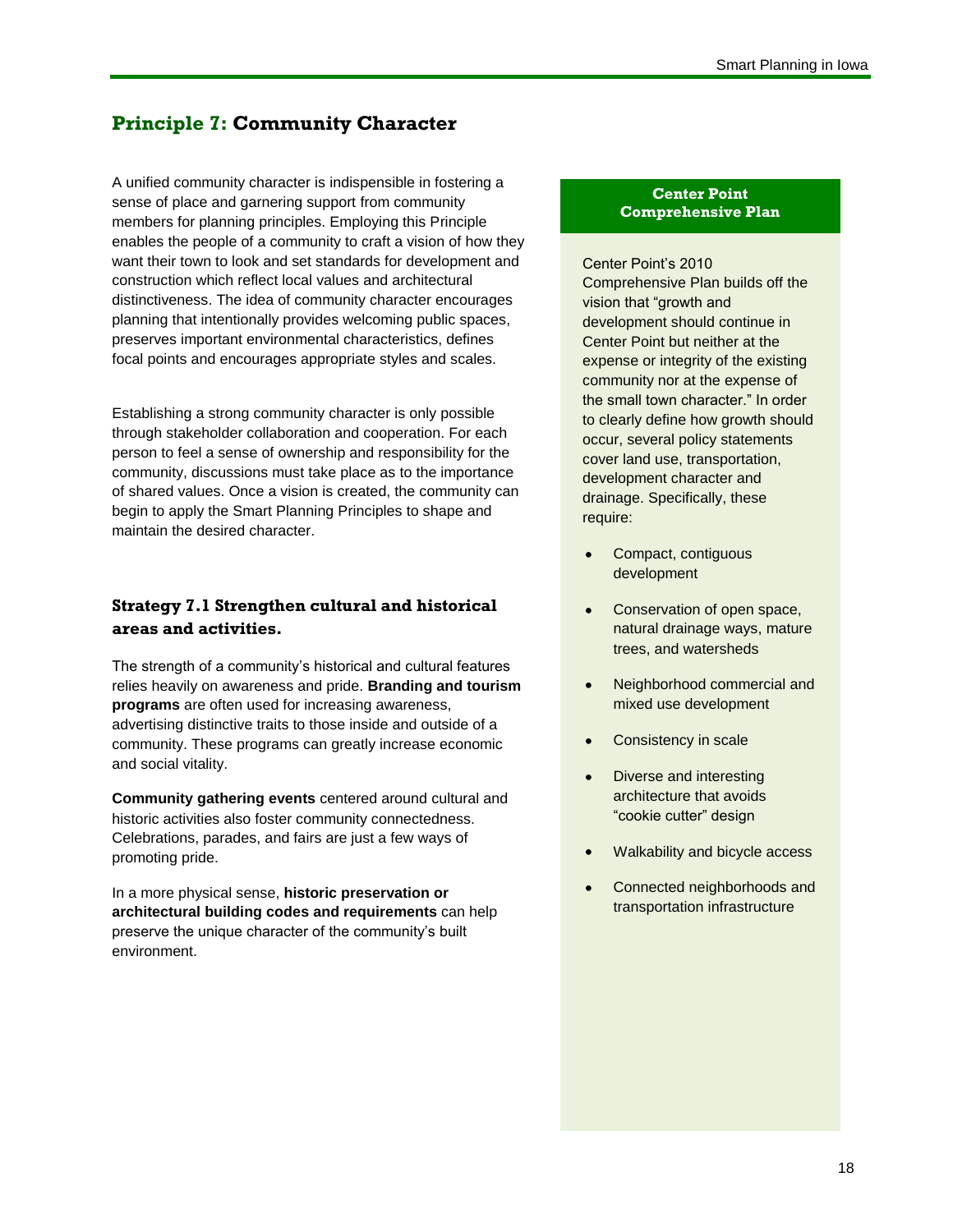## <span id="page-23-0"></span>**Strategy 7.2 Foster community connection to local businesses and agriculture.**

Fostering a supportive environment for local businesses and agriculture not only creates a diverse economy, but also strengthens community character. The character of communities in Iowa is especially influenced by the hard working nature of our local farmers and producers. Encouraging **farmer's markets and cooperatives** are tested methods for increasing awareness of local products. Patronage of local businesses can also be encouraged through activities like **Local Foods/Business marketing campaigns** and **local business open houses**.

#### <span id="page-23-1"></span>**Strategy 7.3 Promote walkability.**

Most people do not want to live in or visit a city where it is unsafe and uninteresting to walk around. Communities can strengthen their positive qualities by promoting walkability. Walkability creates a safe environment that allows community members and visitors to slow down and discover aspects of the community that may go unnoticed while driving by in a car. Walkability provides a variety of health, environmental, economic, and social benefits.

There are many tools that help promote walkability. **Human scaled, mixed use developments** are unimposing to walk through and offer a variety of activities. **Pedestrian malls and corridors** provide walking only zones that are safe for pedestrians to move, sit and converse in. **Sidewalk requirements** for all streets combined with **lower speed limits** offer **safe walkways and routes**. And **streetscaping** can make even the dullest street seem more inviting and interesting.

| <b>Strategy</b>                                                                             | <b>Tools</b>                                                                                                                                                                                      |
|---------------------------------------------------------------------------------------------|---------------------------------------------------------------------------------------------------------------------------------------------------------------------------------------------------|
| <b>Strategy 7.1: Strengthen cultural</b><br>and historical areas and activities.            | Branding/tourism program<br>$\bullet$<br>Community gathering events<br>$\bullet$<br>Historical preservation/architectural<br>character building codes and requirements                            |
| <b>Strategy 7.2: Foster community</b><br>connection to local agriculture and<br>businesses. | Farmer's markets and co-ops<br>$\bullet$<br>Local Foods/Business marketing campaign<br>٠<br>Local business open houses                                                                            |
| <b>Strategy 7.3: Promote walkability.</b>                                                   | Human-scaled, mixed use developments<br>Pedestrian malls and corridors<br>$\bullet$<br>Sidewalk requirements<br>٠<br>Lower speed limits<br>Safe walkways and routes<br>Streetscaping<br>$\bullet$ |

#### **Principle 7: Community Character**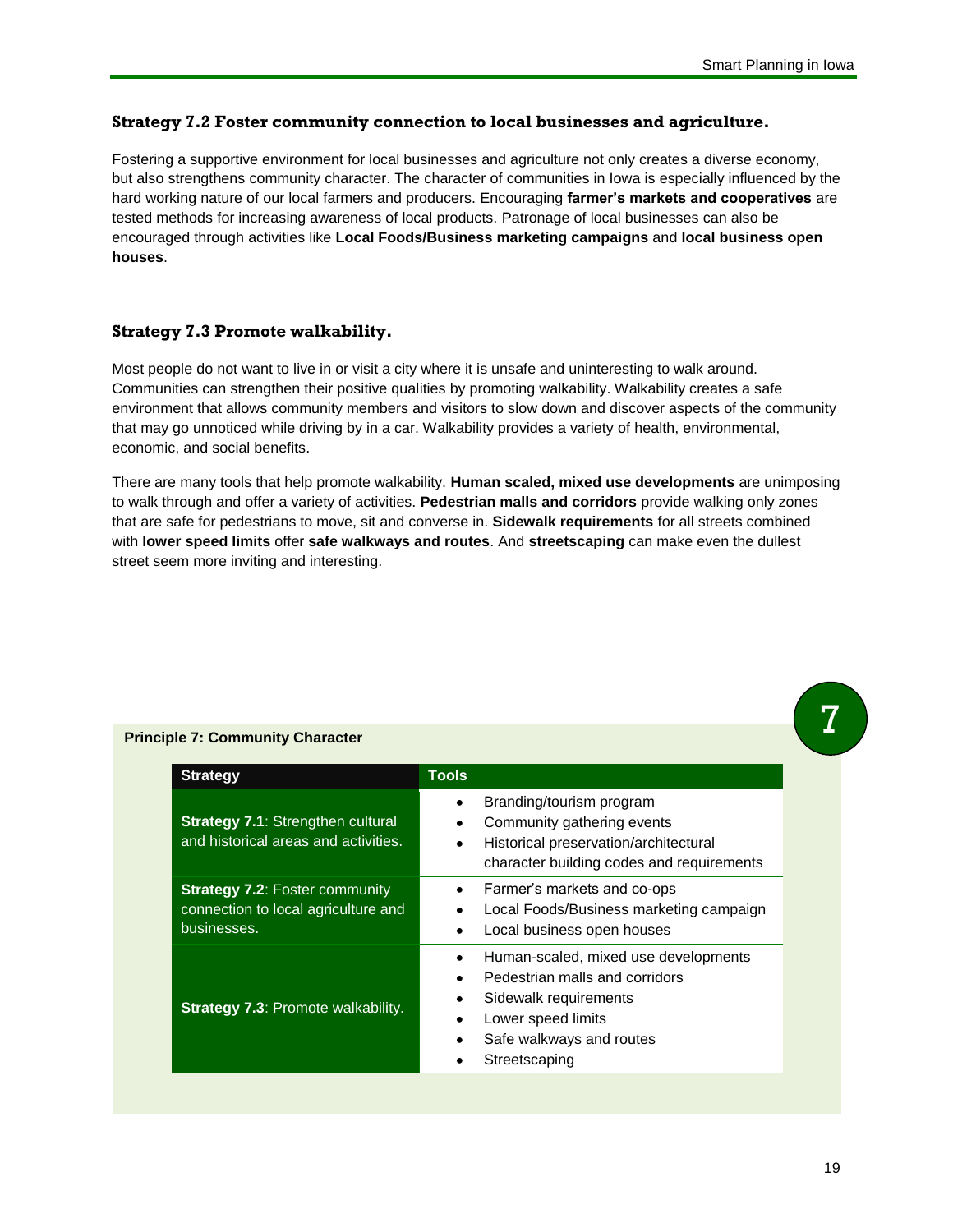# <span id="page-24-0"></span>**Principle 8: Natural Resource and Agricultural Protection**

Communities that care about the natural resources that surround them are more invested in the well being and future of their community as a whole. The protection of the environment we live in is vital to our physical, economic and social well being. Communities that work to protect their resources have a greater sense of place and a higher quality of life.

Protecting the environment goes beyond reducing pollution or protecting endangered wildlife. Natural resource conservation at the local level involves preservation and connectivity of open spaces, maintenance and rehabilitation of habitats, and land use practices that minimize the footprints and environmental impacts of development.

Protection of agricultural land also falls under this Smart Planning Principle. Because of Iowa's rich history of farming, it is especially important for our communities to carefully consider how urban development practices affect this important natural, cultural and economic resource. The support of community members in our cities and towns is essential for the preservation of our farmlands.

# <span id="page-24-1"></span>**Strategy 8.1 Plan for natural resource and agricultural protection.**

Natural resources and agricultural protection can come about in many ways including advocacy, voluntary stewardship, and governmental efforts. A community that plans for protection creates a flexible system for achieving goals while still identifying specific areas to protect and issues to address.

Implementing **natural resource and agricultural zoning** creates land use standards while still observing the rights of private land owners through the planning and development process.

Communities may also wish to produce specific **protection area plans** for especially important or vulnerable areas. These plans are often a collaboration between advocacy, governmental, and private stakeholders that share a desire to protect a community's natural resources for future generations.

#### **Council Bluffs Loess Hills Preservation Plan**

The Council Bluffs Loess Hills Preservation Plan, created in 2001, was a result of a partnership between the City of Council Bluffs and the Loess Hills Alliance. This plan was adopted as an amendment to the City's Comprehensive Plan.

The Preservation Plan recognizes Loess Hills as a "valuable asset" and states that City decisions impacting the area should "provide a balance" between development and natural beauty.

The Plan identifies:

- Five areas along the Loess Hills for protection.
- Four goals that address the need for environmentally sound development, open spaces and parks, and compatible land uses.
- Five implementation strategies including land use and development regulations, property acquisition and conservation easements, publicprivate partnerships, and City development policies.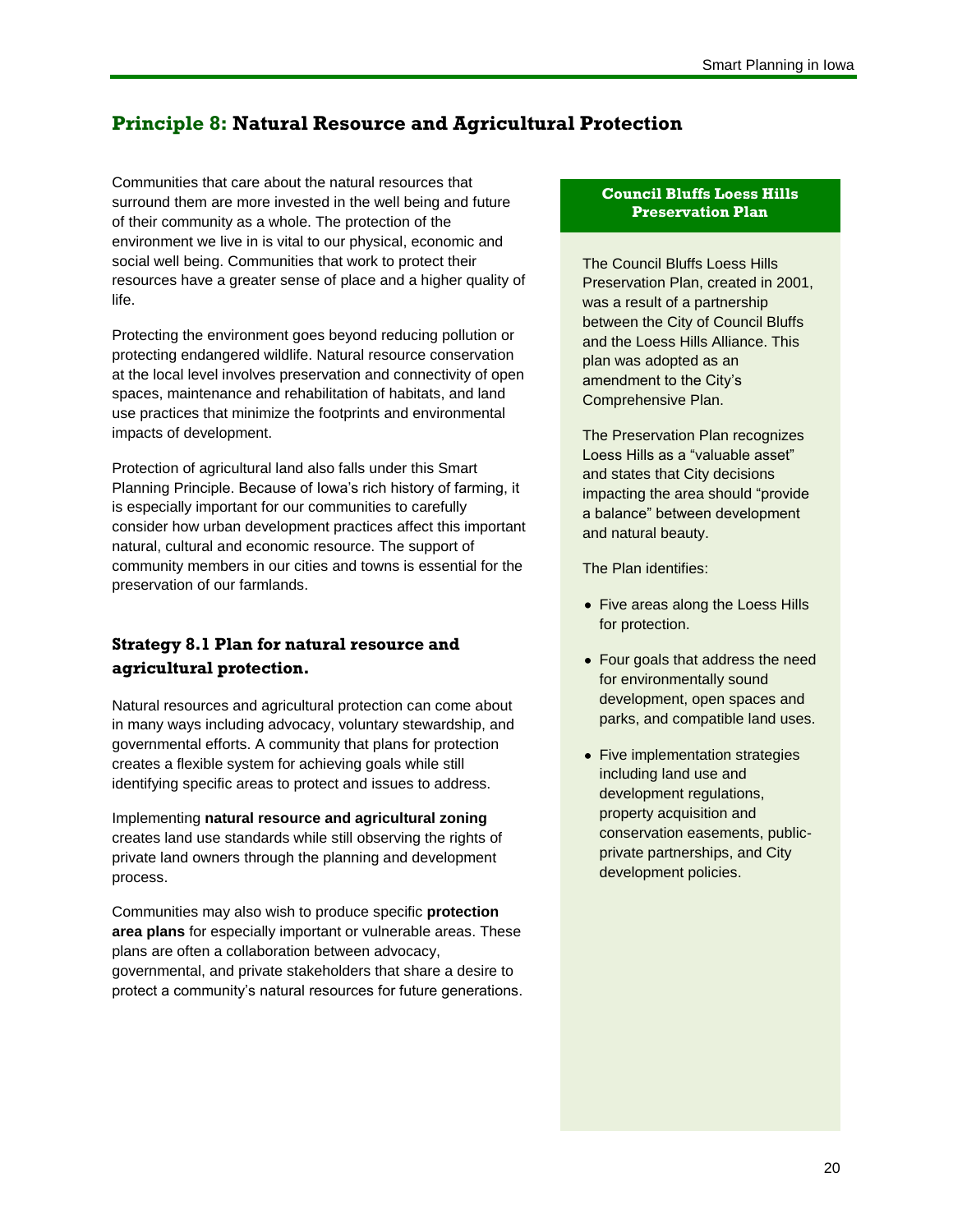

**Loess Hills at Hitchcock Nature Center.** Source: Photograph by Ty Smedes

# <span id="page-25-0"></span>**Strategy 8.2 Discourage sprawl and conversion of natural and agricultural land.**

Cities and towns can also protect resources in their own land use practices. **Decreasing or ceasing annexation** discourages sprawl and conversion of land, while directing (re)development within current city boundaries. Unincorporated developments outside of city boundaries should be discouraged. Local governments can also **acquire land for protection** or enter into **conservation easement agreements** with private land owners. In addition, local governments may choose to implement **transfer of development rights (TDR)** programs to encourage use of private funds for preservation.

# <span id="page-25-1"></span>**Strategy 8.3 Foster community connection to natural resources.**

Individual and community stewardship is perhaps one of the most effective and long lasting ways to protect natural resources. Increasing the importance of these resources in the everyday lives of citizens fosters connection and a sense of responsibility. **Green spaces, trails, and urban wilderness** provide opportunities for the community to interact with nature. **Increasing access to and awareness of natural spaces** and local environmental issues can also increase stewardship efforts.

#### **Principle 8: Natural Resource and Agricultural Protection**

| <b>Strategy</b>                                                                               | <b>Tools</b>                                                                                                                                                      |
|-----------------------------------------------------------------------------------------------|-------------------------------------------------------------------------------------------------------------------------------------------------------------------|
| Strategy 8.1: Plan for natural<br>resources and agriculture protection.                       | Natural resource and agricultural<br>$\bullet$<br>zoning<br>Protection area plans<br>$\bullet$                                                                    |
| <b>Strategy 8.2: Discourage sprawl and</b><br>conversion of natural and agricultural<br>land. | Decrease or cease annexation<br>Acquire land for protection<br>Conservation easement agreements<br>$\bullet$<br>Transfer of development rights (TDR)<br>$\bullet$ |
| <b>Strategy 8.3: Foster community</b><br>connection to natural resources.                     | Green spaces, trails, urban wilderness<br>Increased public access to and<br>$\bullet$<br>awareness of natural spaces                                              |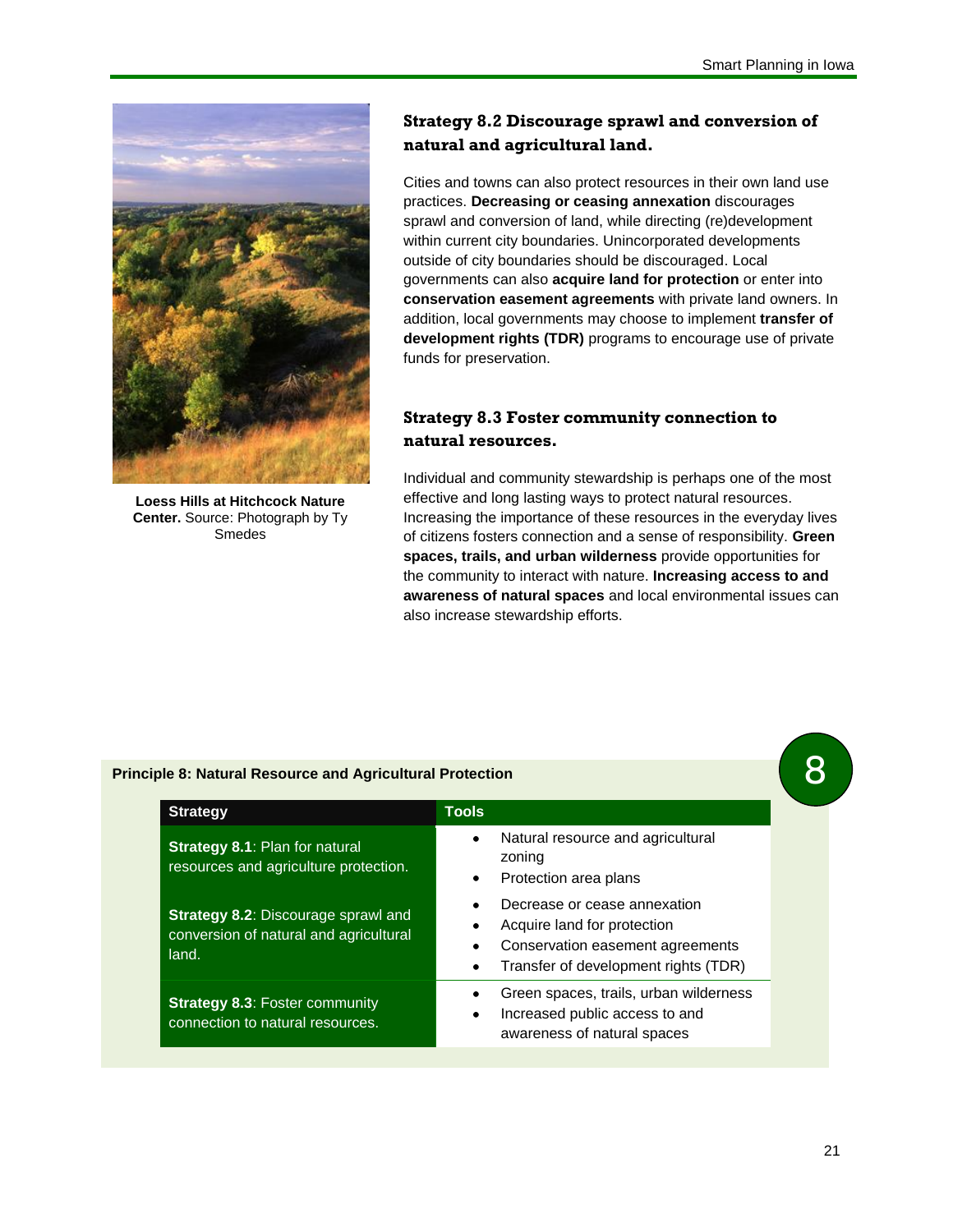# <span id="page-26-0"></span>**Principle 9: Sustainable Design**

Sustainable design encourages the efficient use of our natural resources through smart land use and construction practices. While often just associated with green building, sustainable design also encourages the creation and preservation of town centers and vibrant neighborhoods, promotes protection of productive agricultural land and open spaces, and advocates for the efficient use of energy and resources.

Many communities already use some sustainable design practices in everyday decision making, like encouraging businesses to locate downtown for economic revitalization projects. However, conscious efforts to include all aspects of sustainable design when considering development will foster community resiliency and pride by instilling a sense of place and ownership over the community's resources.

## <span id="page-26-1"></span>**Strategy 9.1 Plan for sustainable development.**

The easiest way to achieve sustainable development is to plan for it. Outlining **community-wide sustainable development goals** in a comprehensive plan gives authority to the vision and provides guidance for implementation of the principle.

Consideration of the community goals in a comprehensive land use or zoning map also provides a strong basis for meeting these goals. **Mixed use, transit and pedestrian oriented design, planned unit developments, historic/cultural and other similar zones and overlay districts** all contribute to sustainable development.

# <span id="page-26-2"></span>**Strategy 9.2 Observe Smart Planning Principles in public development projects.**

<span id="page-26-3"></span>Leading by example is essential in smart planning. **Requiring that Smart Planning Principles be followed in public development projects** will demonstrate the commitment of the local government to the community's vision. Transparency in the process through public awareness and involvement campaigns will further increase the buy-in of citizens and developers. Involvement of community leaders is also important in achieving sustainable development goals. **Smart planning education for elected officials** reduces the difficult political situations sometimes associated with development and creates another avenue for outreach to the public.

#### **Downtown Des Moines EcoCore**

The City of Des Moines and the Downtown Community Alliance have partnered to promote sustainable design with the EcoCore program. This program seeks to improve the competitiveness of the downtown area by creating an environmentally sustainable place to live, work and play.

The first EcoCore effort, Project 101: Office Building Sustainability Grants, offered funding to downtown building owners to pay for sustainability audits. Audits were completed on five buildings, and articulated specific steps property owners could take to make their buildings more energy efficient. The audit included:

- Hub Tower at 699 Walnut **Street**
- Bank of America at 317 Sixth **Street**
- AmerUs Life Building at 611 Fifth Ave
- Midland Building 206 Sixth Ave
- Office building at 420 Watson Powell Jr. Parkway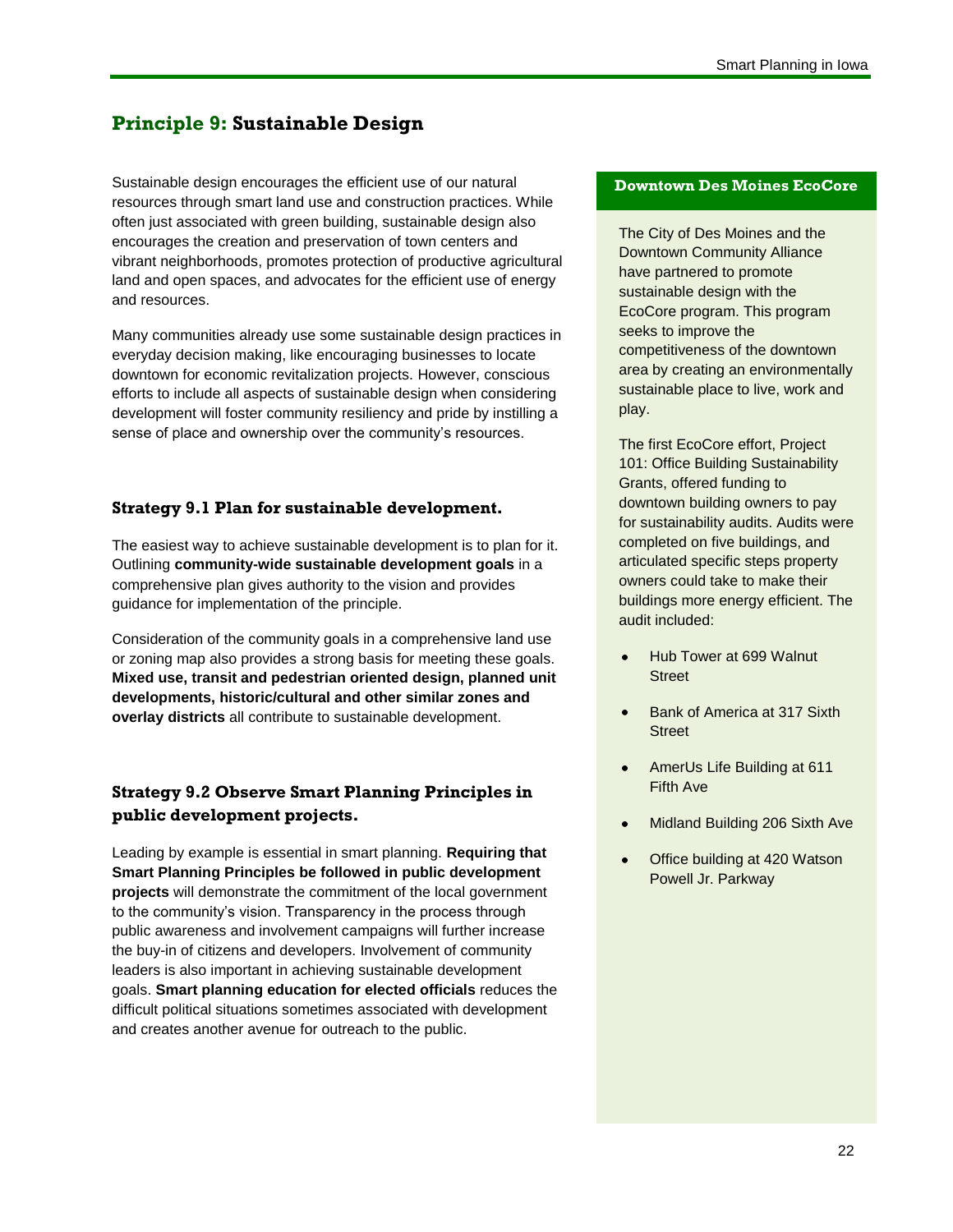## **Strategy 9.3 Encourage sustainable development practices.**

While planning and education encourage community support of Smart Planning Principles, sustainable development cannot be implemented without the backing of developers and builders. Although community demand and developer preferences have some affect on the extent of sustainable practices, there are many tools local governments can use to encourage sustainability. **Guidance documents and tools** are an easy and effective way to inform developers of any code requirements, community goals, and best practices that are encouraged. Tools like **fast-tracked processes for projects observing a community's sustainable development goals and practices** and **financial incentives** can also be used to meet goals.

#### **Principle 9: Sustainable Design**

| <b>Strategy</b>                                                                       | <b>Tools</b>                                                                                                                                                                                                           |
|---------------------------------------------------------------------------------------|------------------------------------------------------------------------------------------------------------------------------------------------------------------------------------------------------------------------|
| Strategy 9.1: Plan for sustainable<br>development.                                    | Mixed use, transit and pedestrian<br>$\bullet$<br>oriented design, planned unit<br>developments, historic/cultural and<br>other similar zones and overlay districts<br>City-wide sustainable development<br>٠<br>goals |
| Strategy 9.2: Observe Smart Planning<br>Principles in public development<br>projects. | Smart planning requirements for public<br>٠<br>development projects<br>Elected official education on smart<br>planning practices                                                                                       |
| Strategy 9.3: Encourage sustainable<br>development practices.                         | Guidance and tools for sustainable<br>٠<br>development<br>Fast-tracked processes for projects<br>٠<br>observing sustainable development<br><b>Financial incentives</b>                                                 |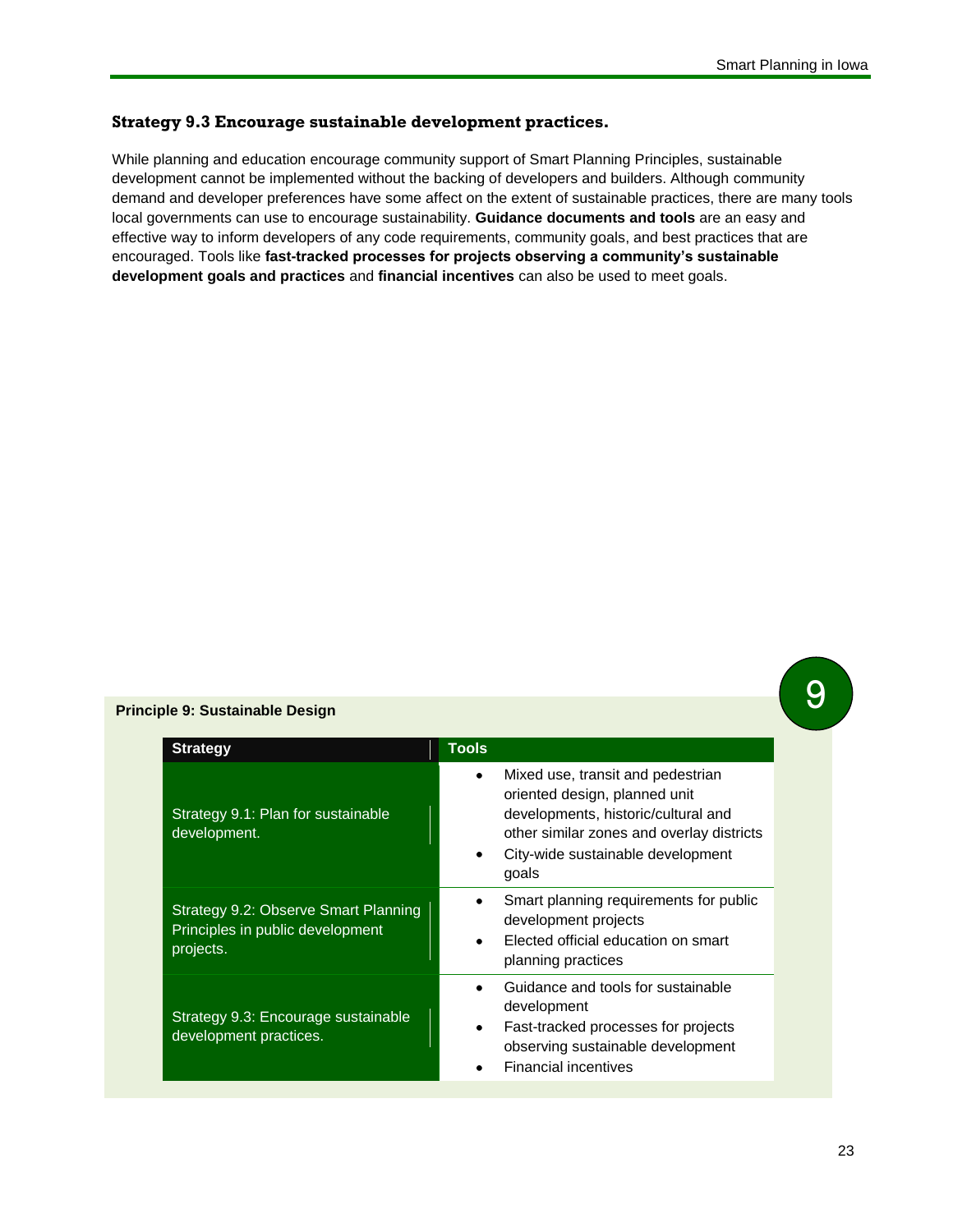# <span id="page-28-0"></span>**Principle 10: Transportation Diversity**

With development increasing on the periphery of our communities and implementation of land use practices that promote separation of uses, Iowans are becoming increasingly dependent on cars. Environmental quality, community vibrancy, and safety are all negatively affected by this increased dependency, in addition to increased costs of transportation activities and the public infrastructure necessary to support them. Quality of life of many in our communities is also limited by lack of access to a personal vehicle or the inability to drive. Providing accessible transportation options promotes personal and environmental wellbeing, and encourages smart land use practices and community connectivity.

When practicing this Smart Planning Principle, communities should strive to maintain and expand options that maximize mobility, reduce congestion, conserve fuel and improve air quality. All modes of transportation-including rail, bus, sharedvehicle and shared-ride services, bicycling, and walkingshould be considered for practicability. Most importantly, transportation options should be integrated and consistent with land use objectives, and land use practices should encourage and promote transportation diversity.

# <span id="page-28-1"></span>**Strategy 10.1 Encourage multi-modal transportation.**

Lack of convenience and safety concerns are perhaps the two biggest deterrents to multi-modal transportation use. To encourage transportation diversity, communities must address these issues. **Accessible, convenient and easy to use transit** include stops close to businesses, schools, homes and recreation, easy to understand schedules and fees, safe and clean transport, and reliable service.

**Safe bike and pedestrian routes** encourage outdoor activity, and improve the quality of neighborhoods, commercial districts and healthy school environments. Increased safety can be accomplished through signage, dedicated bike lanes, trails, wide sidewalks, slower speed limits, and pedestrian oriented design.

#### **Johnson County COG's Metro Bicycle Master Plan**

The Metro Bicycle Master Plan covers six members of the Johnson County COG (Iowa City, Coralville, North Liberty, Tiffin, University Heights, Johnson County) and the University of Iowa. The Plan "outlines strategies to create an accessible, coordinated and comfortable bike network". Goals in the Plan include:

- Increase the number of people bicycling for transportation and recreation
- Improve bicyclist safety
- Reduce greenhouse gas emissions
- Improve health and fitness
- Develop education, enforcement, and encouragement programs
- Enhance economic development
- Build "Safe Routes to Schools"
- Provide bicycle parking
- Ensure high quality services



**Bike storage on Iowa City Transit.** Source: Johnson County Council of **Governments**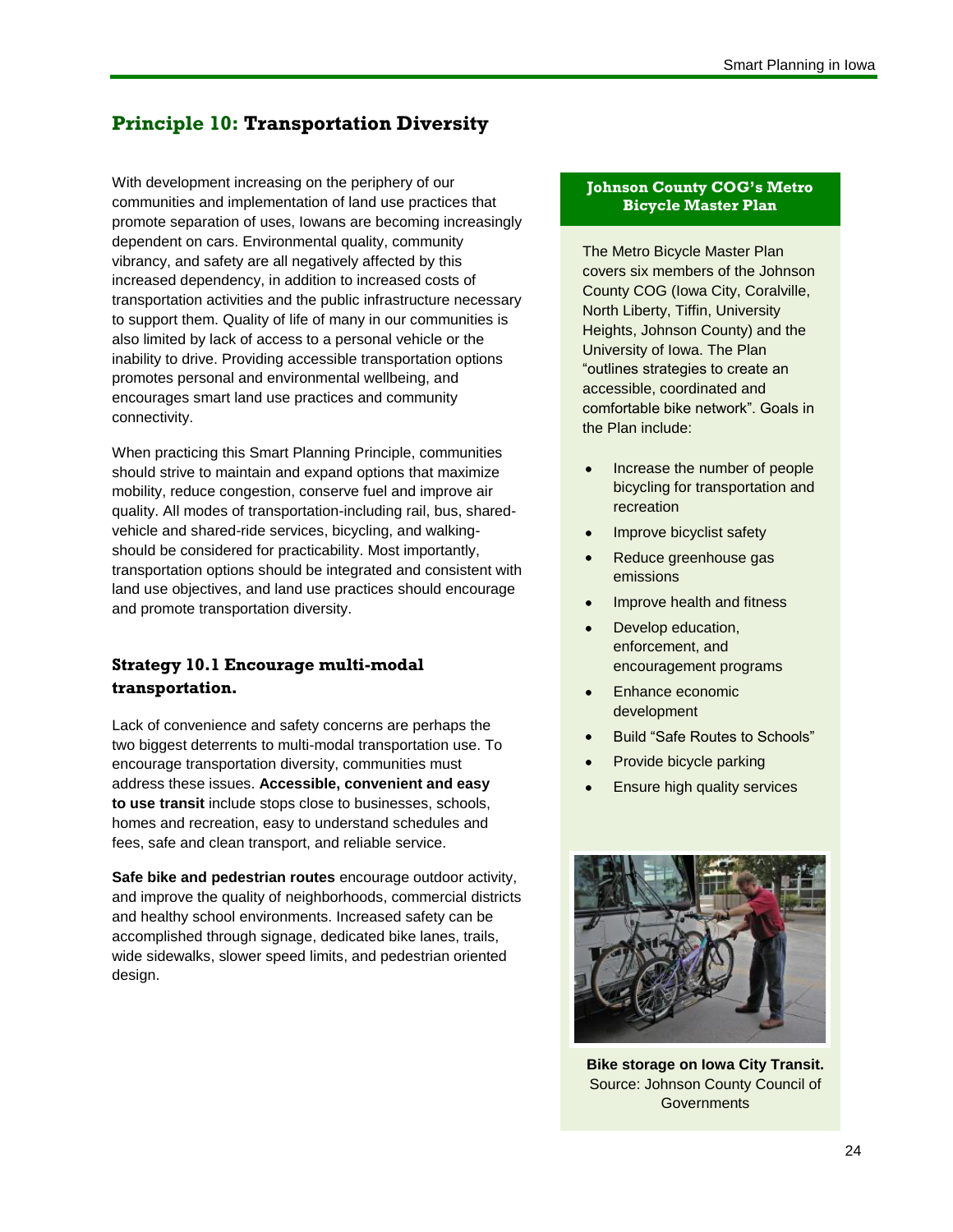## <span id="page-29-0"></span>**Strategy 10.2 Discourage excessive personal vehicle usage.**

Because it is the most convenient mode of transportation, it is often necessary to discourage excessive personal vehicle usage in order to increase use of other modes. There are many tools helpful in implementing this strategy. One of the most effective tools is **land use and development policies that encourage compact and accessible design**. However, there are also many more immediate fixes that can reduce personal vehicle usage in certain areas with minimal resources required. Tools to reduce convenience include **reduction in speed limits, reduction in parking supply, and increased parking fees**.

## <span id="page-29-1"></span>**Strategy 10.3 Promote connectivity.**

Connectivity in transportation infrastructure allows citizens to efficiently and conveniently reach their destination using any mode or modes of transport they choose. Connectivity applies to streets, sidewalks, trails, transit routes and any other applicable infrastructure. **Short, grid-like streets** provide a variety of routes, increasing pedestrian appeal and safety, reducing traffic and speeds, and providing built-in alternatives in times of maintenance.

**Complete and connected sidewalks** are also important in encouraging multi-modal transportation. Whether a route to school, a downtown district, a neighborhood park, or an employment hub, well connected and maintained sidewalks provide a safe and enjoyable environment for pedestrians.

Multi-modal connectivity is a holistic approach to transportation that encourages accessibility to a variety of options and combinations of modes to reach a destination. **Bike racks on buses, transit stations at trail heads, and park and ride shuttle systems** all encourage the use of alternative transportation.

| <b>Strategy</b>                                                       | <b>Tools</b>                                                                                               |
|-----------------------------------------------------------------------|------------------------------------------------------------------------------------------------------------|
| Strategy 10.1: Encourage multi-modal<br>transportation.               | Accessible, convenient, and easy to<br>use transit                                                         |
|                                                                       | Safe bike and pedestrian routes                                                                            |
| <b>Strategy 10.2: Discourage excessive</b><br>personal vehicle usage. | Land use and development policies that<br>encourage compact and accessible<br>design                       |
|                                                                       | Reduction in speed limit                                                                                   |
|                                                                       | Reduction in public parking supply and<br>٠<br>increased parking fees                                      |
| <b>Strategy 10.3: Promote connectivity.</b>                           | Short, grid-like streets<br>Complete and connected sidewalks                                               |
|                                                                       | Bike racks on buses, transit stations at<br>$\bullet$<br>trail heads, and park and ride shuttle<br>systems |

#### **Principle 10: Transportation Diversity**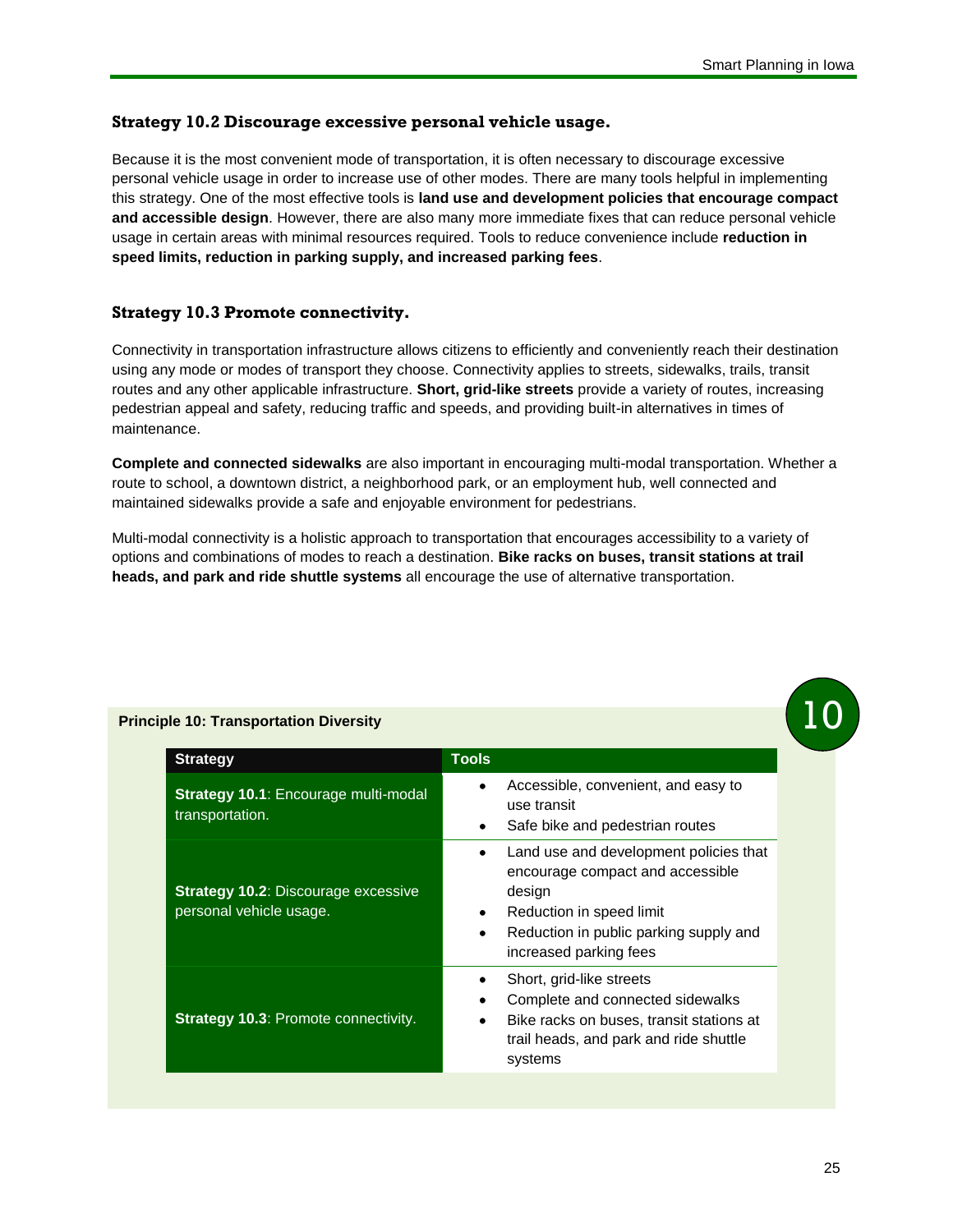# <span id="page-30-0"></span>**Bringing It All Together: Community Implementation**

This guide highlights just a few examples of how Iowa communities are already implementing the Smart Planning Principles. There are many more instances of cities, towns, counties, and public-private partnerships working to create a more livable and vibrant Iowa. From Coralville's Brownfields Program to Kalona's Sidewalk Improvement Program to the economic development partnership of Western Iowa Advantage, all communities have the opportunity to apply smart planning practices in a unique way.

Whether updating an existing plan or starting from scratch, it is essential to have a strong community vision to build on and to considering all of the ways in which the ten Principles fit into that vision. The strategies and tools provided by this guide, as well, as the resources on the following page, should serve merely as a starting point for implementation. Communities are encouraged to discover what works best for them and to share best practices and lessons learned with each other. Striving for greater economic, environmental, and social sustainability will safeguard the exceptional quality of life Iowa communities.

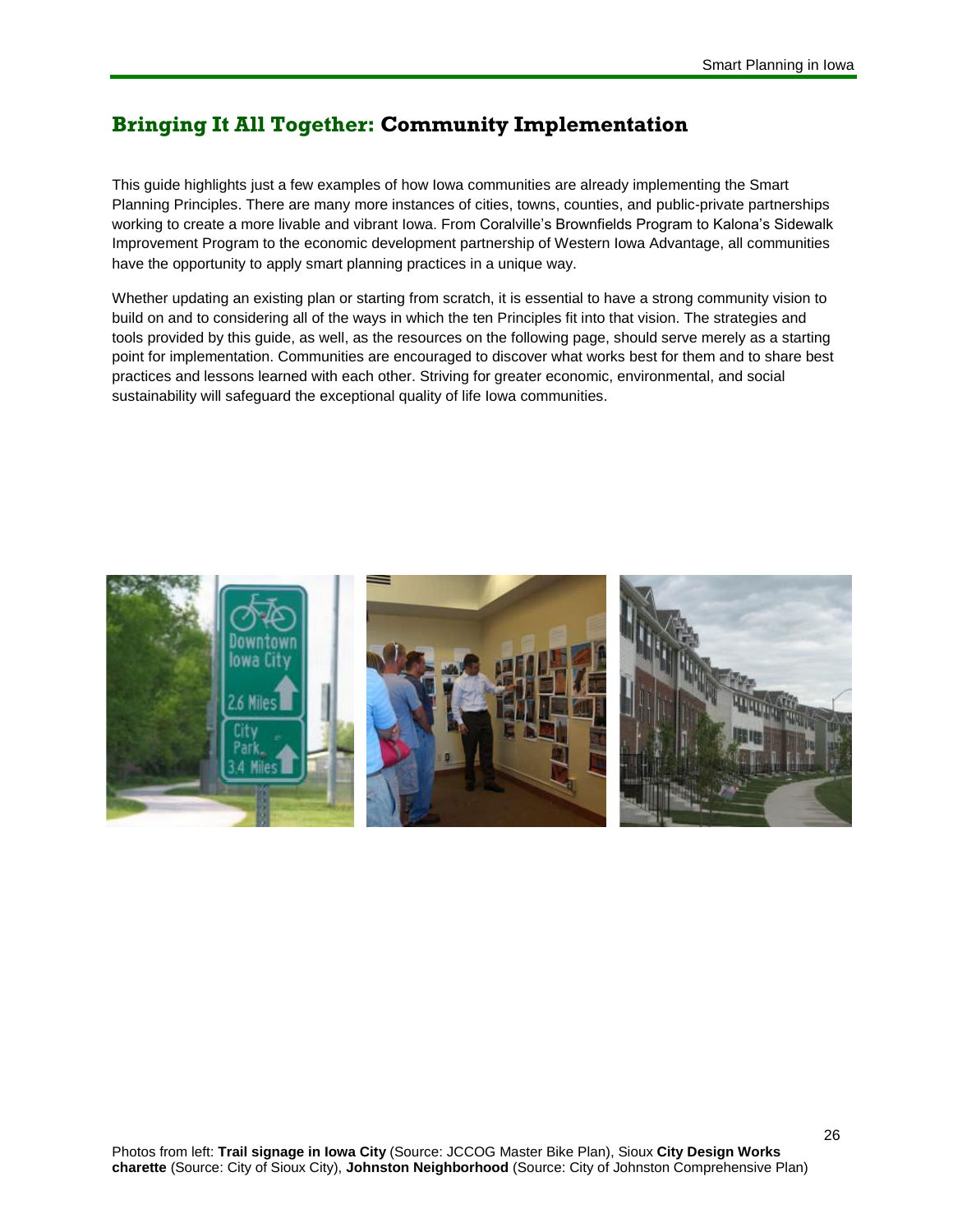# <span id="page-31-0"></span>**Resources: Smarter Planning**

#### **National Coalition for Dialogue and Deliberation (NCDD)**

[www.ncdd.org](http://www.ncdd.org/) Provides news, tools, guidance and resources on collaboration and participation efforts around the world.

#### **EngagingCities**

[http://engagingcities.com](http://engagingcities.com/)

Provides tools, guides, and trends for urban planners on using the internet for a more participatory and effective planning process.

#### **Making Smart Growth Happen**

[http://www.epa.gov/smartgrowth/sg\\_implementation.htm](http://www.epa.gov/smartgrowth/sg_implementation.htm)  Provides tools and resources to help communities learn about and implement smart growth approaches.

#### **Local Government Commission**

[www.lgc.org](http://www.lgc.org/) 

Assists local governments in creating livable communities through partnering opportunities, resource and outreach materials, and providing information on available state and federal grants.

#### **Main Street**

[www.preservationnation.org/main-street/](http://www.preservationnation.org/main-street/) 

This National Trust for Historic Preservation site offers information on and resources for the national Main Street program.

#### **National Rural Development Partnership**

<http://www.rurdev.usda.gov/CEDP-NRDP.html>

The Partnership exists to facilitate discussions on rural development issues. The website offers information on the Partnership, rural development resources, and funding.

#### **Lincoln Institute of Land Policy**

<http://www.lincolninst.edu/>

The Lincoln Institute provides resources and discussions on issues involving the use, regulation and taxation of land.